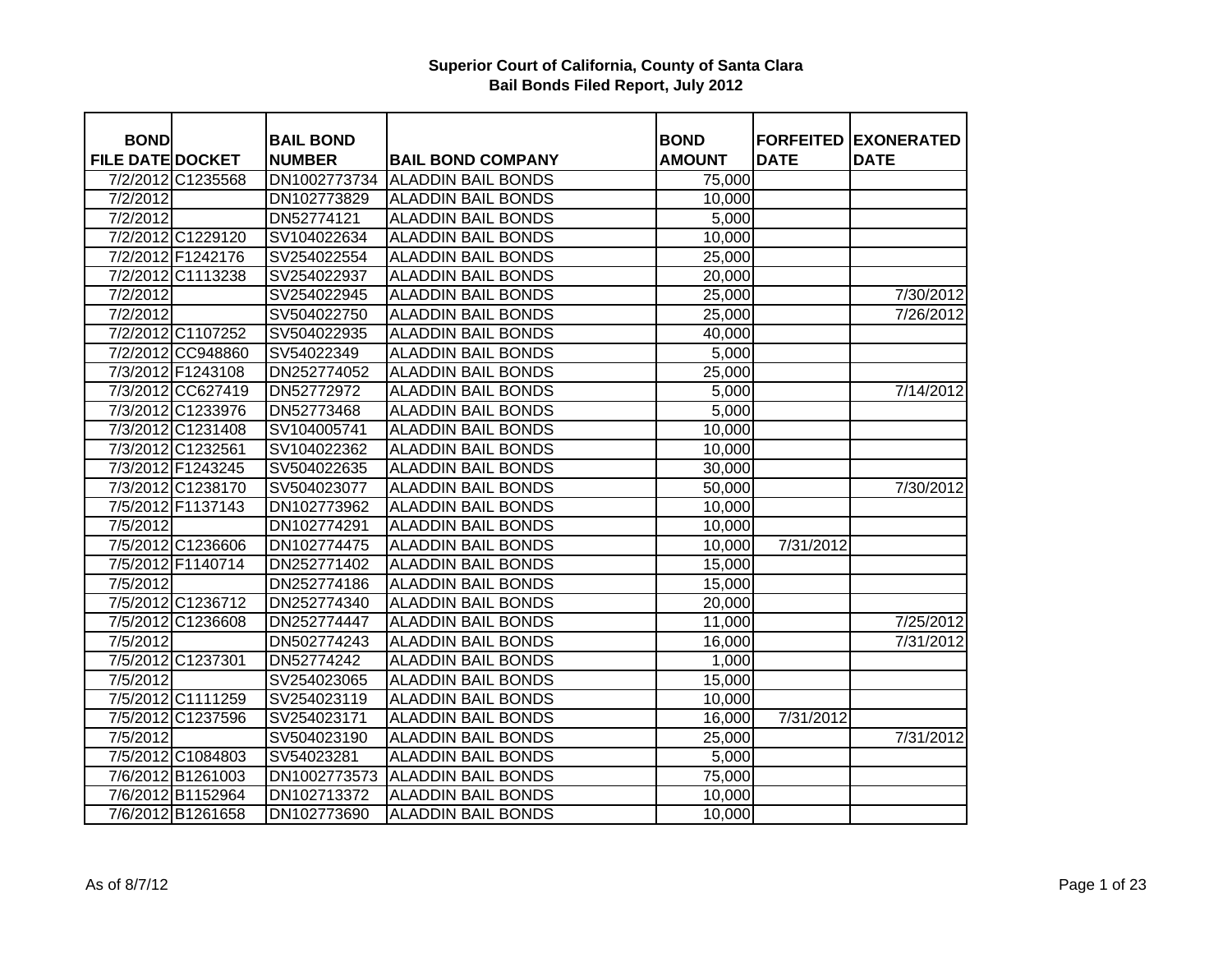| <b>BOND</b>             |                   | <b>BAIL BOND</b> |                           | <b>BOND</b>   |             | <b>FORFEITED EXONERATED</b> |
|-------------------------|-------------------|------------------|---------------------------|---------------|-------------|-----------------------------|
| <b>FILE DATE DOCKET</b> |                   | <b>NUMBER</b>    | <b>BAIL BOND COMPANY</b>  | <b>AMOUNT</b> | <b>DATE</b> | <b>DATE</b>                 |
|                         | 7/6/2012 B1261231 | DN102773807      | <b>ALADDIN BAIL BONDS</b> | 10,000        |             | 7/13/2012                   |
|                         | 7/6/2012 F1243021 | DN102774225      | <b>ALADDIN BAIL BONDS</b> | 10,000        |             |                             |
|                         | 7/6/2012 B1261343 | DN102774400      | <b>ALADDIN BAIL BONDS</b> | 7,000         |             |                             |
|                         | 7/6/2012 C1237919 | DN102774631      | <b>ALADDIN BAIL BONDS</b> | 10,000        |             |                             |
|                         | 7/6/2012 C1236156 | DN102774679      | <b>ALADDIN BAIL BONDS</b> | 10,000        |             |                             |
|                         | 7/6/2012 B1261233 | DN252762534      | <b>ALADDIN BAIL BONDS</b> | 10,500        |             |                             |
|                         | 7/6/2012 B1261232 | DN252770919      | <b>ALADDIN BAIL BONDS</b> | 25,000        |             |                             |
|                         | 7/6/2012 C1115854 | DN252772756      | <b>ALADDIN BAIL BONDS</b> | 25,000        |             |                             |
|                         | 7/6/2012 CC935084 | DN252773822      | <b>ALADDIN BAIL BONDS</b> | 20,000        |             |                             |
|                         | 7/6/2012 C1234538 | DN252774231      | <b>ALADDIN BAIL BONDS</b> | 25,000        |             |                             |
|                         | 7/6/2012 C1231934 | DN502772734      | <b>ALADDIN BAIL BONDS</b> | 30,000        |             |                             |
|                         | 7/6/2012 BB835498 | DN502773753      | <b>ALADDIN BAIL BONDS</b> | 50,000        |             | 7/6/2012                    |
|                         | 7/6/2012 B1261142 | DN502774161      | <b>ALADDIN BAIL BONDS</b> | 5,000         |             |                             |
| 7/6/2012                |                   | SC104023001      | <b>ALADDIN BAIL BONDS</b> | 10,000        |             |                             |
|                         | 7/6/2012 B1261431 | SC54023206       | <b>ALADDIN BAIL BONDS</b> | 1,000         |             |                             |
|                         | 7/6/2012 B1259781 | SV104023155      | <b>ALADDIN BAIL BONDS</b> | 10,000        |             |                             |
|                         | 7/6/2012 C1237310 | SV104023377      | <b>ALADDIN BAIL BONDS</b> | 6,000         |             |                             |
|                         | 7/6/2012 F1241561 | SV104023405      | <b>ALADDIN BAIL BONDS</b> | 5,000         |             |                             |
| 7/6/2012                |                   | SV254023331      | <b>ALADDIN BAIL BONDS</b> | 15,000        |             |                             |
|                         | 7/6/2012 C1091792 | SV254023402      | <b>ALADDIN BAIL BONDS</b> | 25,000        |             |                             |
| 7/6/2012                |                   | SV254023404      | <b>ALADDIN BAIL BONDS</b> | 6,000         |             |                             |
|                         | 7/6/2012 B1260613 | SV54022772       | <b>ALADDIN BAIL BONDS</b> | 5,000         |             |                             |
|                         | 7/6/2012 B1048286 | SV54022834       | <b>ALADDIN BAIL BONDS</b> | 5,000         |             |                             |
| 7/6/2012                |                   | SV54023403       | <b>ALADDIN BAIL BONDS</b> | 250           |             |                             |
|                         | 7/9/2012 B1260426 | DN102772759      | <b>ALADDIN BAIL BONDS</b> | 10,000        |             |                             |
|                         | 7/9/2012 B1156912 | DN102774166      | <b>ALADDIN BAIL BONDS</b> | 8,000         |             |                             |
| 7/9/2012                |                   | DN102774745      | <b>ALADDIN BAIL BONDS</b> | 10,000        |             |                             |
|                         | 7/9/2012 B1261583 | DN102774898      | <b>ALADDIN BAIL BONDS</b> | 10,000        |             |                             |
|                         | 7/9/2012 CC759919 | DN102774919      | <b>ALADDIN BAIL BONDS</b> | 10,000        |             |                             |
|                         | 7/9/2012 C1230267 | DN102774993      | <b>ALADDIN BAIL BONDS</b> | 10,000        |             |                             |
|                         | 7/9/2012 BB407819 | DN252774693      | <b>ALADDIN BAIL BONDS</b> | 25,000        |             |                             |
| 7/9/2012                |                   | DN252774857      | <b>ALADDIN BAIL BONDS</b> | 25,000        |             | 8/2/2012                    |
|                         | 7/9/2012 C1224604 | DN252774911      | <b>ALADDIN BAIL BONDS</b> | 1,000         |             |                             |
|                         | 7/9/2012 B1260849 | DN502773402      | <b>ALADDIN BAIL BONDS</b> | 3,000         |             |                             |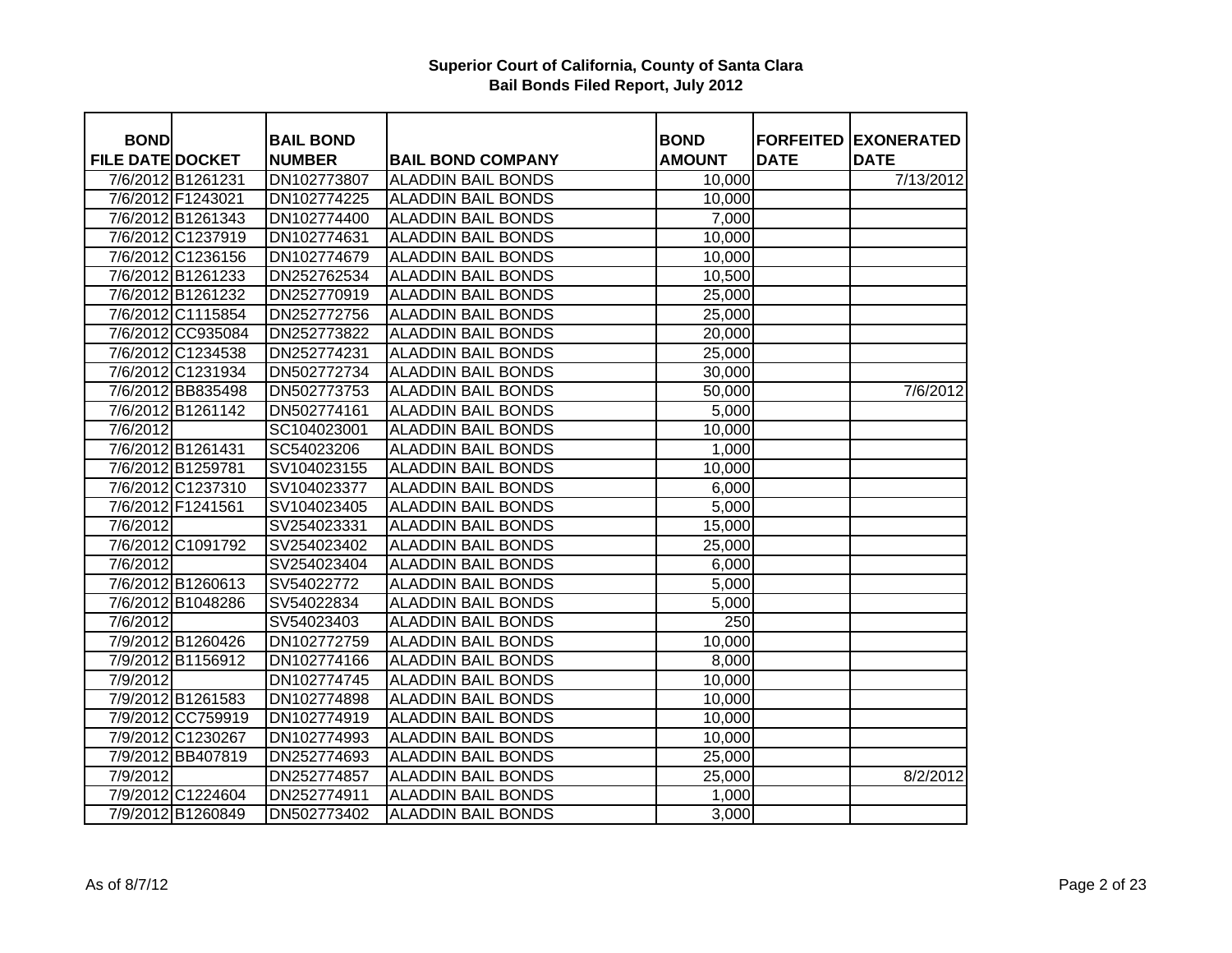| <b>BOND</b>             |                    | <b>BAIL BOND</b> |                           | <b>BOND</b>   | <b>FORFEITED</b> | <b>EXONERATED</b> |
|-------------------------|--------------------|------------------|---------------------------|---------------|------------------|-------------------|
| <b>FILE DATE DOCKET</b> |                    | <b>NUMBER</b>    | <b>BAIL BOND COMPANY</b>  | <b>AMOUNT</b> | <b>DATE</b>      | <b>DATE</b>       |
|                         | 7/9/2012 C1234032  | DN502774755      | <b>ALADDIN BAIL BONDS</b> | 50,000        |                  |                   |
|                         | 7/9/2012 C1234252  | DN502774799      | <b>ALADDIN BAIL BONDS</b> | 50,000        |                  |                   |
|                         | 7/9/2012 B1260780  | DN52773712       | <b>ALADDIN BAIL BONDS</b> | 5,000         |                  |                   |
|                         | 7/9/2012 B1152465  | DN52773811       | <b>ALADDIN BAIL BONDS</b> | 5,000         |                  |                   |
|                         | 7/9/2012 C1093375  | DN52774817       | <b>ALADDIN BAIL BONDS</b> | 5,000         |                  |                   |
|                         | 7/9/2012 C1227300  | DN52774920       | <b>ALADDIN BAIL BONDS</b> | 500           |                  |                   |
|                         | 7/9/2012 C1237758  | SV104023451      | <b>ALADDIN BAIL BONDS</b> | 10,000        |                  |                   |
|                         | 7/9/2012 C1237097  | SV104023541      | <b>ALADDIN BAIL BONDS</b> | 10,000        |                  |                   |
|                         | 7/9/2012 C1233114  | SV254023478      | <b>ALADDIN BAIL BONDS</b> | 15,000        |                  |                   |
|                         | 7/9/2012 C1120592  | SV254023518      | <b>ALADDIN BAIL BONDS</b> | 25,000        |                  | 7/10/2012         |
| 7/9/2012                |                    | SV254023566      | <b>ALADDIN BAIL BONDS</b> | 15,000        |                  |                   |
|                         | 7/9/2012 B1260273  | SV504022254      | <b>ALADDIN BAIL BONDS</b> | 10,000        |                  |                   |
|                         | 7/9/2012 C1237922  | SV504023669      | <b>ALADDIN BAIL BONDS</b> | 35,000        |                  |                   |
| 7/10/2012               |                    | DN102775057      | <b>ALADDIN BAIL BONDS</b> | 10,000        |                  |                   |
|                         | 7/10/2012 B1261309 | DN102775066      | <b>ALADDIN BAIL BONDS</b> | 10,000        |                  |                   |
|                         | 7/10/2012 C1238141 | DN102775169      | <b>ALADDIN BAIL BONDS</b> | 10,000        |                  |                   |
|                         | 7/10/2012 CC766177 | DN252774266      | <b>ALADDIN BAIL BONDS</b> | 20,000        |                  |                   |
|                         | 7/10/2012 C1233133 | DN252774695      | <b>ALADDIN BAIL BONDS</b> | 25,000        |                  | 7/26/2012         |
| 7/10/2012 F1243261      |                    | DN252774870      | <b>ALADDIN BAIL BONDS</b> | 16,000        |                  |                   |
| 7/10/2012               |                    | DN502748515      | <b>ALADDIN BAIL BONDS</b> | 50,000        |                  |                   |
|                         | 7/10/2012 F1243074 | DN502774895      | <b>ALADDIN BAIL BONDS</b> | 50,000        |                  |                   |
|                         | 7/10/2012 C1070685 | DN52774463       | <b>ALADDIN BAIL BONDS</b> | 5,000         |                  |                   |
|                         | 7/10/2012 C1107883 | DN52775285       | <b>ALADDIN BAIL BONDS</b> | 1,000         | 7/10/2012        |                   |
|                         | 7/10/2012 C1237001 | DN52775286       | <b>ALADDIN BAIL BONDS</b> | 5,000         |                  | 7/31/2012         |
|                         | 7/10/2012 C1106779 | DN52775294       | <b>ALADDIN BAIL BONDS</b> | 1,000         | 7/10/2012        |                   |
| 7/10/2012               |                    | SV104022453      | <b>ALADDIN BAIL BONDS</b> | 10,000        |                  |                   |
| 7/10/2012               |                    | SV104023671      | <b>ALADDIN BAIL BONDS</b> | 10,000        |                  |                   |
| 7/10/2012               |                    | SV254023779      | <b>ALADDIN BAIL BONDS</b> | 10,000        |                  |                   |
|                         | 7/10/2012 C1236198 | SV504023815      | <b>ALADDIN BAIL BONDS</b> | 50,000        |                  |                   |
|                         | 7/11/2012 C1237098 | DN102775339      | <b>ALADDIN BAIL BONDS</b> | 5,000         |                  |                   |
|                         | 7/11/2012 C1236977 | DN252775337      | <b>ALADDIN BAIL BONDS</b> | 11,000        |                  |                   |
|                         | 7/11/2012 C1236558 | DN502775388      | <b>ALADDIN BAIL BONDS</b> | 30,000        |                  |                   |
| 7/11/2012 F1242661      |                    | SV104023772      | <b>ALADDIN BAIL BONDS</b> | 10,000        |                  |                   |
|                         | 7/11/2012 C1231913 | SV254022684      | <b>ALADDIN BAIL BONDS</b> | 20,000        |                  |                   |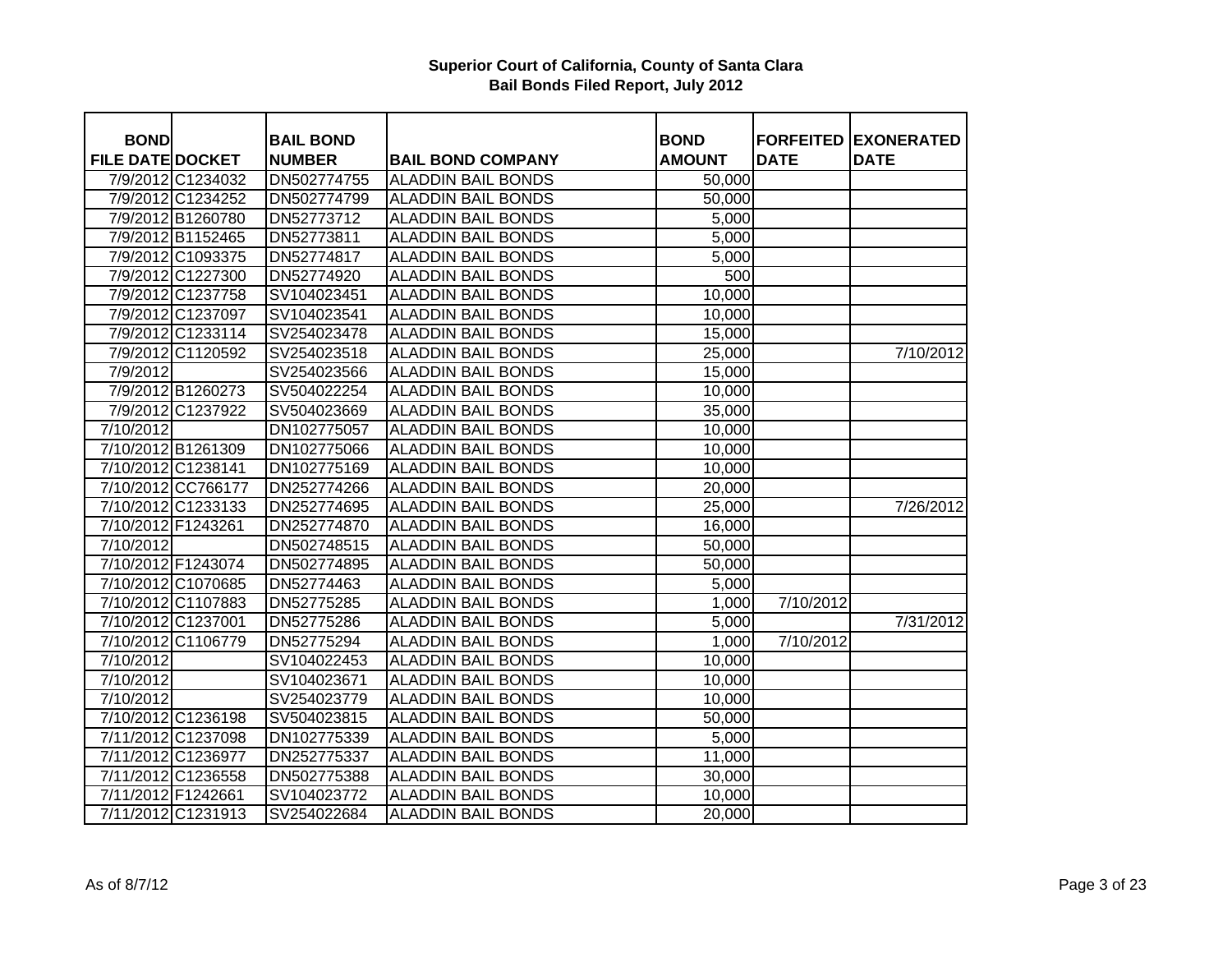| <b>BOND</b>             |                    | <b>BAIL BOND</b> |                                 | <b>BOND</b>   |             | <b>FORFEITED EXONERATED</b> |
|-------------------------|--------------------|------------------|---------------------------------|---------------|-------------|-----------------------------|
| <b>FILE DATE DOCKET</b> |                    | <b>NUMBER</b>    | <b>BAIL BOND COMPANY</b>        | <b>AMOUNT</b> | <b>DATE</b> | <b>DATE</b>                 |
| 7/12/2012 C1234783      |                    |                  | DN1002775455 ALADDIN BAIL BONDS | 100,000       |             |                             |
| 7/12/2012 C1232168      |                    | DN10274440       | <b>ALADDIN BAIL BONDS</b>       | 5,000         |             |                             |
| 7/12/2012               |                    | DN102775562      | <b>ALADDIN BAIL BONDS</b>       | 5,000         |             |                             |
| 7/12/2012 F1243150      |                    | DN252775366      | <b>ALADDIN BAIL BONDS</b>       | 15,000        |             |                             |
| 7/12/2012 C1236396      |                    | SV2504024035     | <b>ALADDIN BAIL BONDS</b>       | 250,000       |             |                             |
| 7/12/2012 F1243182      |                    | SV504023944      | <b>ALADDIN BAIL BONDS</b>       | 50,000        |             |                             |
| 7/13/2012               |                    | DN102775574      | <b>ALADDIN BAIL BONDS</b>       | 6,000         |             |                             |
| 7/13/2012 C1236565      |                    | DN102775600      | <b>ALADDIN BAIL BONDS</b>       | 10,000        |             |                             |
| 7/13/2012 C1237458      |                    | DN102775675      | <b>ALADDIN BAIL BONDS</b>       | 10,000        | 8/2/2012    |                             |
|                         | 7/13/2012 C1100374 | DN52775696       | <b>ALADDIN BAIL BONDS</b>       | 5,000         |             |                             |
| 7/13/2012 C1237309      |                    | SV104024081      | <b>ALADDIN BAIL BONDS</b>       | 10,000        |             |                             |
| 7/13/2012 C1237766      |                    | SV254024058      | <b>ALADDIN BAIL BONDS</b>       | 11,000        |             |                             |
| 7/13/2012 C1236384      |                    | SV254024115      | <b>ALADDIN BAIL BONDS</b>       | 15,000        |             |                             |
| 7/16/2012 C1229551      |                    | DN102775470      | <b>ALADDIN BAIL BONDS</b>       | 10,000        |             |                             |
| 7/16/2012 C1094528      |                    | DN102776127      | <b>ALADDIN BAIL BONDS</b>       | 7,500         |             |                             |
| 7/16/2012 C1234969      |                    | DN252775685      | <b>ALADDIN BAIL BONDS</b>       | 15,000        |             |                             |
| 7/16/2012 C1237885      |                    | DN252775732      | <b>ALADDIN BAIL BONDS</b>       | 20,000        |             |                             |
| 7/16/2012 C1092672      |                    | DN252775957      | <b>ALADDIN BAIL BONDS</b>       | 20,000        |             |                             |
| 7/16/2012 C1238218      |                    | DN252776050      | <b>ALADDIN BAIL BONDS</b>       | 25,000        |             |                             |
| 7/16/2012               |                    | DN252776068      | <b>ALADDIN BAIL BONDS</b>       | 25,000        |             |                             |
| 7/16/2012               |                    | DN252776088      | <b>ALADDIN BAIL BONDS</b>       | 12,000        |             |                             |
| 7/16/2012 C1237005      |                    | DN502775893      | <b>ALADDIN BAIL BONDS</b>       | 26,000        |             |                             |
| 7/16/2012               |                    | DN52775840       | <b>ALADDIN BAIL BONDS</b>       | 5,000         |             |                             |
|                         | 7/16/2012 CC595418 | SV104022384      | <b>ALADDIN BAIL BONDS</b>       | 10,000        |             |                             |
| 7/16/2012 C1235324      |                    | SV104024267      | <b>ALADDIN BAIL BONDS</b>       | 7,500         |             |                             |
| 7/16/2012               |                    | SV104024294      | <b>ALADDIN BAIL BONDS</b>       | 10,000        |             |                             |
| 7/16/2012 C1238091      |                    | SV104024449      | <b>ALADDIN BAIL BONDS</b>       | 10,000        |             |                             |
| 7/16/2012               |                    | SV104024483      | <b>ALADDIN BAIL BONDS</b>       | 10,000        |             |                             |
| 7/16/2012 C1228570      |                    | SV104024512      | <b>ALADDIN BAIL BONDS</b>       | 7,000         |             |                             |
| 7/16/2012               |                    | SV254024468      | <b>ALADDIN BAIL BONDS</b>       | 11,000        |             |                             |
| $\frac{1}{7}$ 16/2012   |                    | SV254024519      | <b>ALADDIN BAIL BONDS</b>       | 25,000        |             |                             |
| 7/16/2012 B1261310      |                    | SV504024104      | <b>ALADDIN BAIL BONDS</b>       | 50,000        |             |                             |
| 7/16/2012 C1236549      |                    | SV51024298       | <b>ALADDIN BAIL BONDS</b>       | 1,000         |             |                             |
| 7/16/2012 C1233502      |                    | SV54024282       | <b>ALADDIN BAIL BONDS</b>       | 5,000         |             |                             |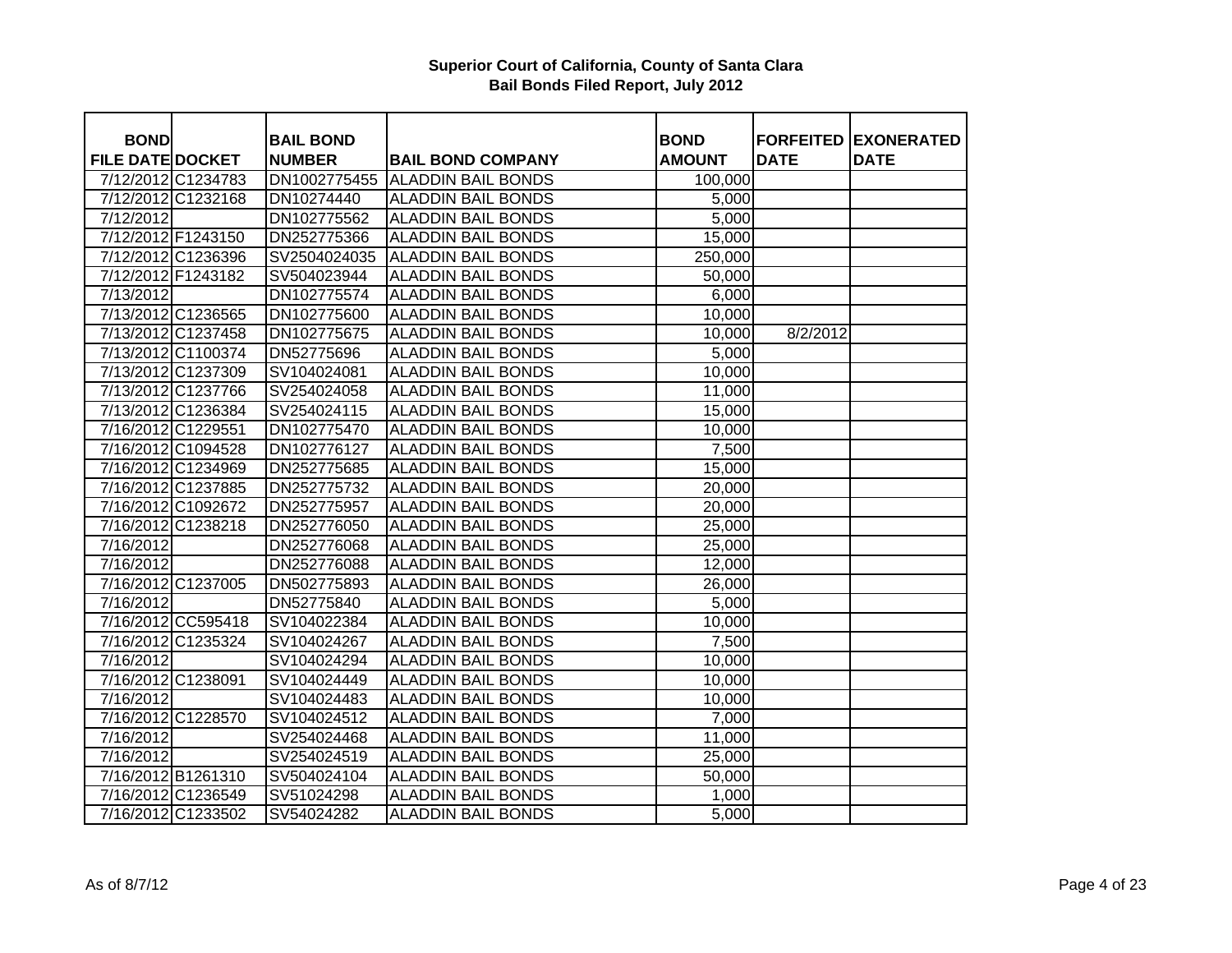| <b>BOND</b>             |                    | <b>BAIL BOND</b> |                           | <b>BOND</b>   | <b>FORFEITED</b> | <b>IEXONERATED</b> |
|-------------------------|--------------------|------------------|---------------------------|---------------|------------------|--------------------|
| <b>FILE DATE DOCKET</b> |                    | <b>NUMBER</b>    | <b>BAIL BOND COMPANY</b>  | <b>AMOUNT</b> | <b>DATE</b>      | <b>DATE</b>        |
| 7/16/2012 C1232407      |                    | SV54024392       | <b>ALADDIN BAIL BONDS</b> | 5,000         |                  |                    |
| 7/17/2012 B1260049      |                    | DN102776054      | <b>ALADDIN BAIL BONDS</b> | 10,000        |                  |                    |
| 7/17/2012 C1111134      |                    | DN102776230      | <b>ALADDIN BAIL BONDS</b> | 10,000        |                  |                    |
| 7/17/2012 C1236604      |                    | DN102776262      | <b>ALADDIN BAIL BONDS</b> | 10,000        |                  |                    |
| 7/17/2012 C1235851      |                    | DN1502776317     | <b>ALADDIN BAIL BONDS</b> | 25,000        |                  |                    |
| 7/17/2012               |                    | DN252776187      | <b>ALADDIN BAIL BONDS</b> | 25,000        |                  |                    |
| 7/17/2012 C1237732      |                    | DN252776191      | <b>ALADDIN BAIL BONDS</b> | 10,000        |                  |                    |
| 7/17/2012 B1260683      |                    | DN502762536      | <b>ALADDIN BAIL BONDS</b> | 40,000        |                  |                    |
| 7/17/2012 C1225195      |                    | DN52776266       | <b>ALADDIN BAIL BONDS</b> | 5,000         |                  |                    |
| 7/17/2012 B1155061      |                    | SV104024153      | <b>ALADDIN BAIL BONDS</b> | 10,000        |                  |                    |
| 7/17/2012 F1136933      |                    | SV254024265      | <b>ALADDIN BAIL BONDS</b> | 15,000        |                  |                    |
| 7/17/2012 B1260048      |                    | SV254024269      | <b>ALADDIN BAIL BONDS</b> | 10,000        |                  |                    |
| 7/17/2012 F1243308      |                    | SV254024458      | <b>ALADDIN BAIL BONDS</b> | 25,000        |                  |                    |
| 7/17/2012 C1112826      |                    | SV254024567      | <b>ALADDIN BAIL BONDS</b> | 25,000        |                  |                    |
| 7/17/2012               |                    | SV254024594      | <b>ALADDIN BAIL BONDS</b> | 10,000        |                  |                    |
| 7/17/2012 C1080016      |                    | SV254024595      | <b>ALADDIN BAIL BONDS</b> | 25,000        |                  |                    |
| 7/18/2012               |                    | DN102776324      | <b>ALADDIN BAIL BONDS</b> | 5,000         |                  |                    |
| 7/18/2012 C1234210      |                    | DN252776343      | <b>ALADDIN BAIL BONDS</b> | 25,000        |                  |                    |
| 7/18/2012 C1237110      |                    | DN502776340      | <b>ALADDIN BAIL BONDS</b> | 30,000        |                  |                    |
| 7/18/2012 C1087628      |                    | SV104024735      | <b>ALADDIN BAIL BONDS</b> | 10,000        |                  |                    |
| 7/18/2012 C1236758      |                    | SV254024737      | <b>ALADDIN BAIL BONDS</b> | 11,000        |                  |                    |
| 7/18/2012 C1090032      |                    | SV504024714      | <b>ALADDIN BAIL BONDS</b> | 50,000        |                  |                    |
| 7/19/2012 B1260398      |                    | DN102776265      | <b>ALADDIN BAIL BONDS</b> | 10,000        |                  |                    |
| 7/19/2012 C1231534      |                    | DN102776644      | <b>ALADDIN BAIL BONDS</b> | 10,000        |                  |                    |
| 7/19/2012               |                    | DN52776415       | <b>ALADDIN BAIL BONDS</b> | 5,000         |                  |                    |
| 7/19/2012 B1260996      |                    | SV104024616      | <b>ALADDIN BAIL BONDS</b> | 10,000        |                  |                    |
| 7/19/2012 B1049039      |                    | SV504024736      | <b>ALADDIN BAIL BONDS</b> | 30,000        |                  |                    |
| 7/20/2012 C1235923      |                    | DN102776192      | <b>ALADDIN BAIL BONDS</b> | 5,000         |                  |                    |
| 7/20/2012               |                    | DN102776691      | <b>ALADDIN BAIL BONDS</b> | 10,000        |                  |                    |
| 7/20/2012 C1237213      |                    | DN2502776803     | <b>ALADDIN BAIL BONDS</b> | 200,000       |                  |                    |
|                         | 7/20/2012 CC960887 | DN252776116      | <b>ALADDIN BAIL BONDS</b> | 20,000        |                  |                    |
| 7/20/2012               |                    | DN252776762      | <b>ALADDIN BAIL BONDS</b> | 16,250        |                  |                    |
| 7/20/2012 C1233136      |                    | DN502776100      | <b>ALADDIN BAIL BONDS</b> | 35,000        |                  |                    |
| 7/20/2012 C1235567      |                    | DN52713354       | <b>ALADDIN BAIL BONDS</b> | 500           |                  |                    |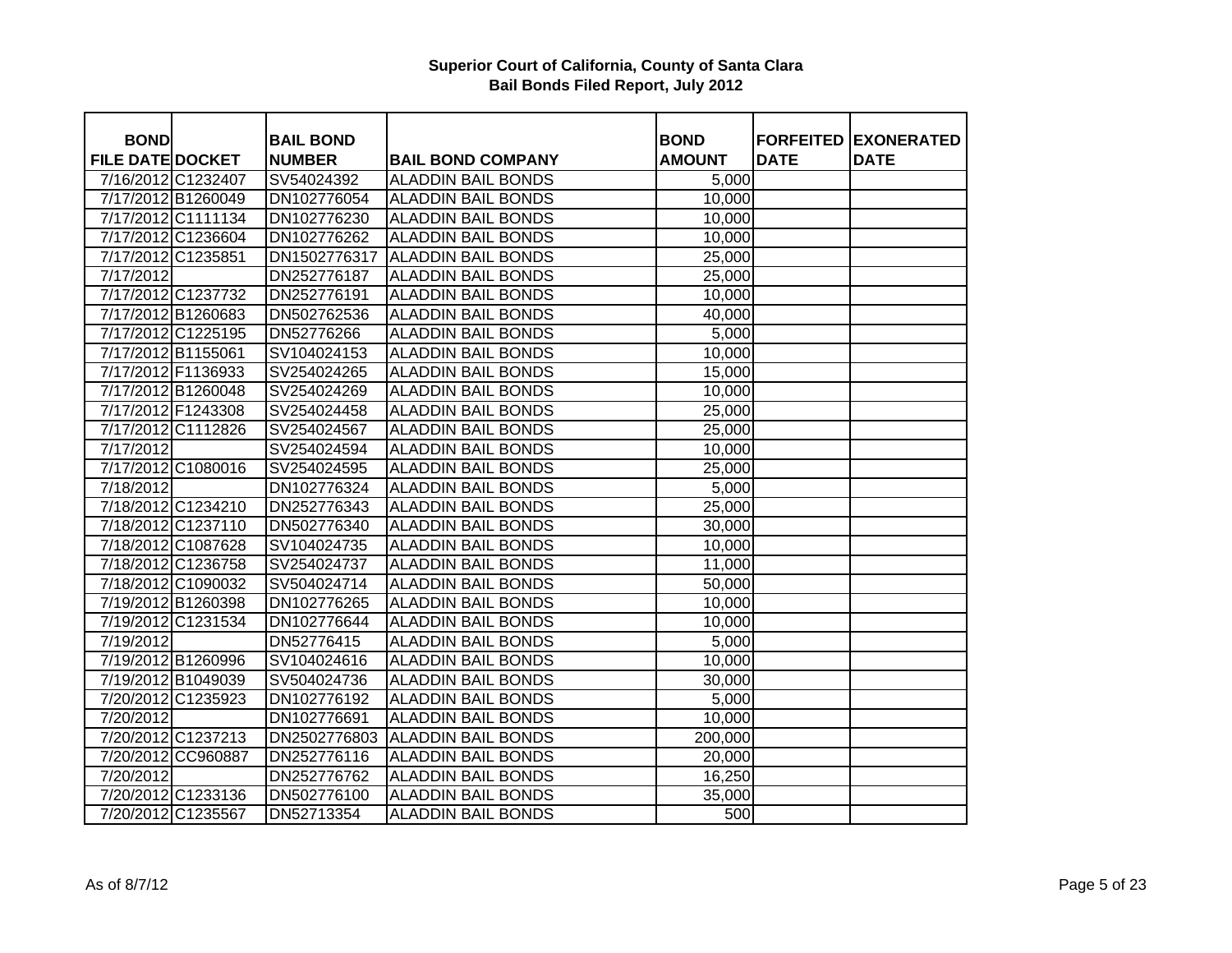| <b>BOND</b>             |                    | <b>BAIL BOND</b> |                           | <b>BOND</b>      |             | <b>FORFEITED EXONERATED</b> |
|-------------------------|--------------------|------------------|---------------------------|------------------|-------------|-----------------------------|
| <b>FILE DATE DOCKET</b> |                    | <b>NUMBER</b>    | <b>BAIL BOND COMPANY</b>  | <b>AMOUNT</b>    | <b>DATE</b> | <b>DATE</b>                 |
| 7/20/2012 C1235567      |                    | DN52713355       | <b>ALADDIN BAIL BONDS</b> | 500              |             |                             |
| 7/20/2012 F1140291      |                    | DN52775250       | <b>ALADDIN BAIL BONDS</b> | $\overline{200}$ |             |                             |
| 7/20/2012 C1235456      |                    | DN52776221       | <b>ALADDIN BAIL BONDS</b> | 5,000            |             |                             |
| 7/20/2012 C1235006      |                    | DN52776227       | <b>ALADDIN BAIL BONDS</b> | 5,000            |             |                             |
| 7/20/2012 B1260056      |                    | DN52776575       | <b>ALADDIN BAIL BONDS</b> | 2,000            |             |                             |
| 7/20/2012 C1234950      |                    | SV254022664      | <b>ALADDIN BAIL BONDS</b> | 5,000            |             | 7/27/2012                   |
| 7/20/2012 F1139182      |                    | SV504024925      | <b>ALADDIN BAIL BONDS</b> | 30,000           |             |                             |
| 7/23/2012               |                    | DN102776844      | <b>ALADDIN BAIL BONDS</b> | 10,000           |             |                             |
| 7/23/2012               |                    | DN102776967      | <b>ALADDIN BAIL BONDS</b> | 10,000           |             |                             |
| 7/23/2012               |                    | DN102777062      | <b>ALADDIN BAIL BONDS</b> | 6,000            |             |                             |
| 7/23/2012 C1238226      |                    | DN102777187      | <b>ALADDIN BAIL BONDS</b> | 10,000           |             |                             |
| 7/23/2012 F1243354      |                    | DN252776828      | <b>ALADDIN BAIL BONDS</b> | 25,000           |             |                             |
| 7/23/2012               |                    | DN252776917      | <b>ALADDIN BAIL BONDS</b> | 20,000           |             |                             |
| 7/23/2012 C1223455      |                    | DN52775798       | <b>ALADDIN BAIL BONDS</b> | 5,000            |             |                             |
| 7/23/2012               |                    | SV104025226      | <b>ALADDIN BAIL BONDS</b> | 6,000            |             |                             |
| 7/23/2012               |                    | SV254025136      | <b>ALADDIN BAIL BONDS</b> | 25,000           |             |                             |
| 7/23/2012 C1231842      |                    | SV254025170      | <b>ALADDIN BAIL BONDS</b> | 25,000           |             |                             |
| 7/23/2012               |                    | SV254025364      | <b>ALADDIN BAIL BONDS</b> | 25,000           |             |                             |
|                         | 7/23/2012 C1238014 | SV504025146      | <b>ALADDIN BAIL BONDS</b> | 10,000           |             |                             |
| 7/23/2012 C1233966      |                    | SV504025171      | <b>ALADDIN BAIL BONDS</b> | 50,000           |             |                             |
| 7/23/2012               |                    | SV504025389      | <b>ALADDIN BAIL BONDS</b> | 30,000           |             |                             |
|                         | 7/23/2012 CC958765 | SV54024454       | <b>ALADDIN BAIL BONDS</b> | 5,000            |             |                             |
|                         | 7/23/2012 C1119554 | SV54025127       | <b>ALADDIN BAIL BONDS</b> | 5,000            |             |                             |
| 7/23/2012               |                    | SV54025128       | <b>ALADDIN BAIL BONDS</b> | 1,000            |             |                             |
|                         | 7/23/2012 CC961281 | SV54025272       | <b>ALADDIN BAIL BONDS</b> | 5,000            |             |                             |
| 7/24/2012               |                    | DN1002776126     | <b>ALADDIN BAIL BONDS</b> | 15,000           |             |                             |
| 7/24/2012               |                    | DN1002777374     | <b>ALADDIN BAIL BONDS</b> | 55,000           |             |                             |
| 7/24/2012 B1259381      |                    | DN102777061      | <b>ALADDIN BAIL BONDS</b> | 10,000           |             |                             |
| 7/24/2012               |                    | DN102777239      | <b>ALADDIN BAIL BONDS</b> | 10,000           |             |                             |
| 7/24/2012 C1238052      |                    | DN502777399      | <b>ALADDIN BAIL BONDS</b> | 30,000           |             |                             |
| 7/24/2012 C1234975      |                    | DN52776633       | <b>ALADDIN BAIL BONDS</b> | 5,000            |             |                             |
| 7/24/2012               |                    | DN52777005       | <b>ALADDIN BAIL BONDS</b> | 1,000            |             |                             |
| 7/24/2012 B1260212      |                    | SV104025051      | <b>ALADDIN BAIL BONDS</b> | 10,000           |             |                             |
| 7/24/2012               |                    | SV104025304      | <b>ALADDIN BAIL BONDS</b> | 10,000           |             |                             |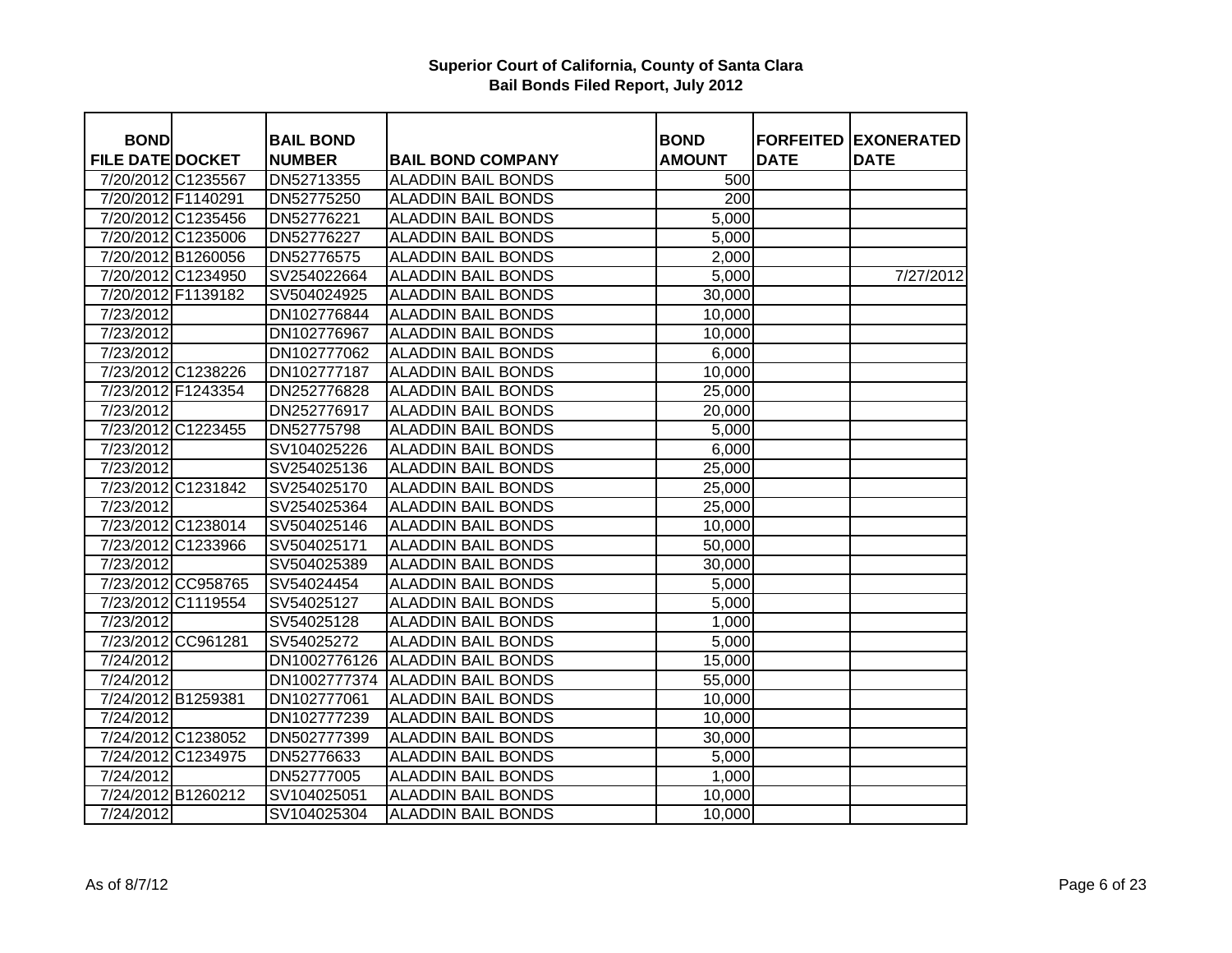| <b>BOND</b>             |                    | <b>BAIL BOND</b> |                           | <b>BOND</b>   |             | <b>FORFEITED EXONERATED</b> |
|-------------------------|--------------------|------------------|---------------------------|---------------|-------------|-----------------------------|
| <b>FILE DATE DOCKET</b> |                    | <b>NUMBER</b>    | <b>BAIL BOND COMPANY</b>  | <b>AMOUNT</b> | <b>DATE</b> | <b>DATE</b>                 |
| 7/24/2012               |                    | SV104025543      | <b>ALADDIN BAIL BONDS</b> | 10,000        |             |                             |
| 7/24/2012               |                    | SV254025259      | <b>ALADDIN BAIL BONDS</b> | 12,000        |             |                             |
|                         | 7/24/2012 C1238054 | SV254025481      | <b>ALADDIN BAIL BONDS</b> | 10,000        |             |                             |
|                         | 7/24/2012 C1237242 | SV254025528      | <b>ALADDIN BAIL BONDS</b> | 25,000        | 7/27/2012   |                             |
| 7/24/2012 C1235887      |                    | SV54024956       | <b>ALADDIN BAIL BONDS</b> | 5,000         |             |                             |
| 7/25/2012               |                    | DN502777463      | <b>ALADDIN BAIL BONDS</b> | 50,000        |             |                             |
| 7/25/2012 F1242164      |                    | SV104025482      | <b>ALADDIN BAIL BONDS</b> | 8,000         |             |                             |
| 7/25/2012               |                    | SV104025587      | <b>ALADDIN BAIL BONDS</b> | 10,000        |             |                             |
| 7/25/2012 F1241419      |                    | SV254025592      | <b>ALADDIN BAIL BONDS</b> | 25,000        |             | 7/26/2012                   |
| 7/26/2012               |                    | DN102777593      | <b>ALADDIN BAIL BONDS</b> | 10,000        |             |                             |
| 7/26/2012 B1261543      |                    | DN252777466      | <b>ALADDIN BAIL BONDS</b> | 12,000        |             |                             |
| 7/26/2012 B1261543      |                    | DN502777531      | <b>ALADDIN BAIL BONDS</b> | 50,000        |             |                             |
| 7/26/2012               |                    | DN502777639      | <b>ALADDIN BAIL BONDS</b> | 50,000        |             |                             |
| 7/26/2012 C1235866      |                    | DN52776865       | <b>ALADDIN BAIL BONDS</b> | 5,000         |             |                             |
| 7/26/2012 C1235356      |                    | DN52776956       | <b>ALADDIN BAIL BONDS</b> | 5,000         |             |                             |
| 7/26/2012 C1103910      |                    | DN52777553       | <b>ALADDIN BAIL BONDS</b> | 5,000         |             |                             |
| 7/26/2012               |                    | SV104025448      | <b>ALADDIN BAIL BONDS</b> | 10,000        |             |                             |
|                         | 7/26/2012 B1261498 | SV104025590      | <b>ALADDIN BAIL BONDS</b> | 10,000        |             |                             |
| 7/26/2012               |                    | SV254025744      | <b>ALADDIN BAIL BONDS</b> | 20,000        |             |                             |
|                         | 7/26/2012 B1260580 | SV4025506        | <b>ALADDIN BAIL BONDS</b> | 10,000        |             |                             |
| 7/26/2012               |                    | SV504025690      | <b>ALADDIN BAIL BONDS</b> | 10,000        |             |                             |
|                         | 7/26/2012 C1235130 | SV54025328       | <b>ALADDIN BAIL BONDS</b> | 5,000         |             |                             |
| 7/27/2012               |                    | DN102729406      | <b>ALADDIN BAIL BONDS</b> | 10,000        |             |                             |
| 7/27/2012 B1049568      |                    | DN102777507      | <b>ALADDIN BAIL BONDS</b> | 10,000        |             |                             |
| 7/27/2012 C1237471      |                    | DN102777735      | <b>ALADDIN BAIL BONDS</b> | 10,000        |             |                             |
| 7/27/2012               |                    | DN252777782      | <b>ALADDIN BAIL BONDS</b> | 10,000        |             |                             |
| 7/27/2012 B1152593      |                    | DN52777506       | <b>ALADDIN BAIL BONDS</b> | 5,000         |             |                             |
| 7/27/2012 C1228535      |                    | SV254005753      | <b>ALADDIN BAIL BONDS</b> | 25,000        |             |                             |
| 7/27/2012 B1261393      |                    | SV254025835      | <b>ALADDIN BAIL BONDS</b> | 15,000        |             |                             |
| 7/27/2012               |                    | SV54025773       | <b>ALADDIN BAIL BONDS</b> | 5,000         |             |                             |
| 7/30/2012 C1235008      |                    | DN1002777802     | <b>ALADDIN BAIL BONDS</b> | 60,000        |             |                             |
|                         | 7/30/2012 C1230634 | DN102778174      | <b>ALADDIN BAIL BONDS</b> | 5,000         |             |                             |
| 7/30/2012               |                    | DN252777876      | <b>ALADDIN BAIL BONDS</b> | 11,000        |             |                             |
|                         | 7/30/2012 C1234160 | DN252778175      | <b>ALADDIN BAIL BONDS</b> | 5,000         |             |                             |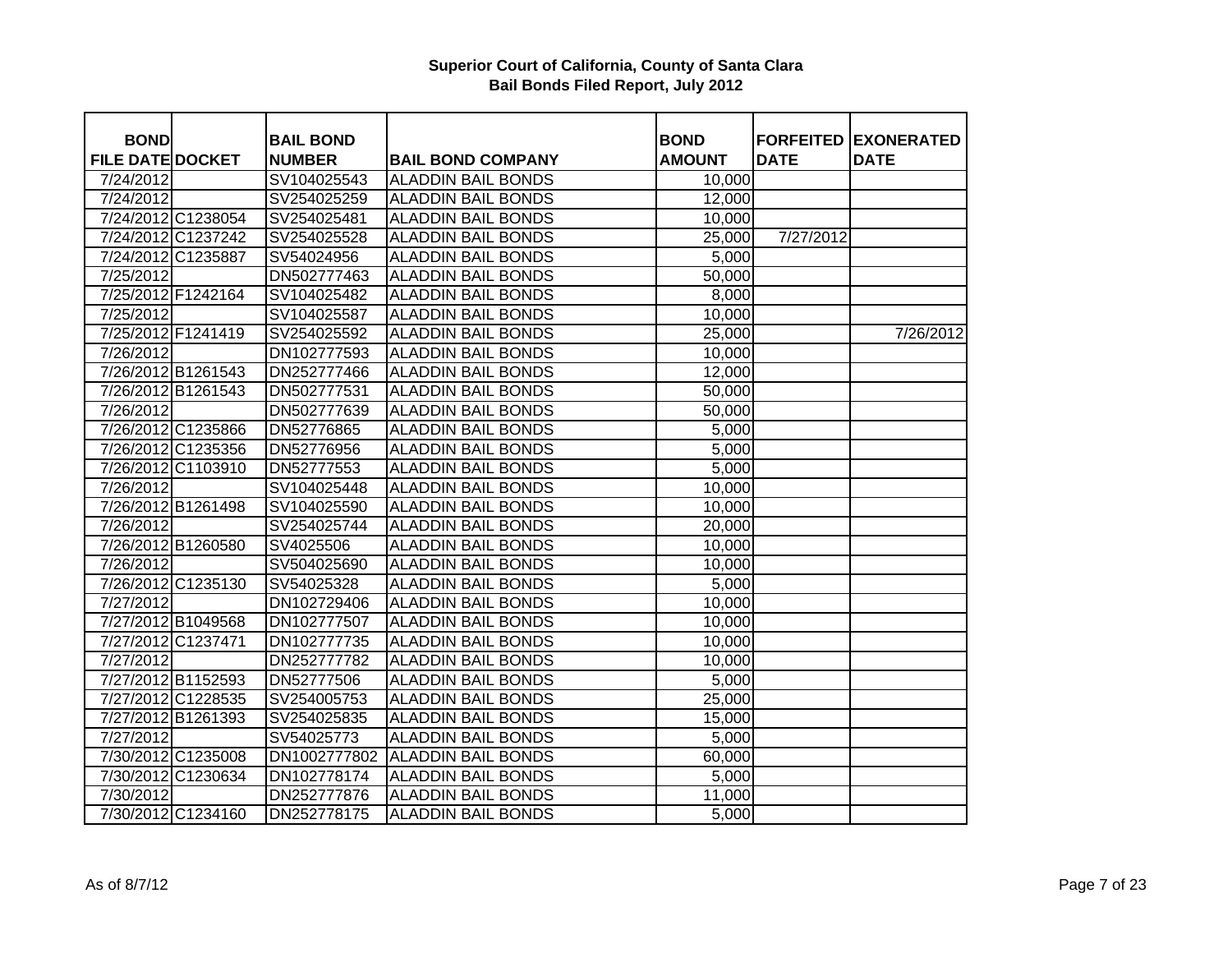| <b>BOND</b>             |                    | <b>BAIL BOND</b> |                           | <b>BOND</b>   | <b>FORFEITED</b> | <b>EXONERATED</b> |
|-------------------------|--------------------|------------------|---------------------------|---------------|------------------|-------------------|
| <b>FILE DATE DOCKET</b> |                    | <b>NUMBER</b>    | <b>BAIL BOND COMPANY</b>  | <b>AMOUNT</b> | <b>DATE</b>      | <b>DATE</b>       |
| 7/30/2012               |                    | DN502778096      | <b>ALADDIN BAIL BONDS</b> | 30,000        |                  |                   |
|                         | 7/30/2012 C1229382 | DN52778173       | <b>ALADDIN BAIL BONDS</b> | 5,000         |                  |                   |
| 7/30/2012               |                    | SV104025933      | <b>ALADDIN BAIL BONDS</b> | 10,000        |                  |                   |
|                         | 7/30/2012 CC253479 | SV104025994      | <b>ALADDIN BAIL BONDS</b> | 10,000        |                  |                   |
| 7/30/2012               |                    | SV254025940      | <b>ALADDIN BAIL BONDS</b> | 11,000        |                  |                   |
| 7/30/2012               |                    | SV254026083      | <b>ALADDIN BAIL BONDS</b> | 15,000        |                  |                   |
|                         | 7/30/2012 C1229780 | SV54005731       | <b>ALADDIN BAIL BONDS</b> | 500           |                  |                   |
|                         | 7/30/2012 C1121901 | SV54025052       | <b>ALADDIN BAIL BONDS</b> | 5,000         |                  |                   |
| 7/31/2012               |                    | DN1002778199     | <b>ALADDIN BAIL BONDS</b> | 100,000       |                  |                   |
| 7/31/2012               |                    | DN102778017      | <b>ALADDIN BAIL BONDS</b> | 10,000        |                  |                   |
| 7/31/2012               |                    | DN102778160      | <b>ALADDIN BAIL BONDS</b> | 10,000        |                  |                   |
| 7/31/2012               |                    | DN102778262      | <b>ALADDIN BAIL BONDS</b> | 10,000        |                  |                   |
| 7/31/2012               |                    | DN102778303      | <b>ALADDIN BAIL BONDS</b> | 10,000        |                  |                   |
|                         | 7/31/2012 C1197335 | DN102778372      | <b>ALADDIN BAIL BONDS</b> | 10,000        |                  |                   |
|                         | 7/31/2012 F1243362 | DN2502777917     | <b>ALADDIN BAIL BONDS</b> | 250,000       |                  |                   |
|                         | 7/31/2012 B1258355 | DN252762535      | <b>ALADDIN BAIL BONDS</b> | 15,000        |                  |                   |
|                         | 7/31/2012 C1233362 | DN252778249      | <b>ALADDIN BAIL BONDS</b> | 25,000        |                  |                   |
| 7/31/2012               |                    | DN252778288      | <b>ALADDIN BAIL BONDS</b> | 11,000        |                  |                   |
| 7/31/2012               |                    | DN252778318      | <b>ALADDIN BAIL BONDS</b> | 10,000        |                  |                   |
| 7/31/2012               |                    | DN252778350      | <b>ALADDIN BAIL BONDS</b> | 16,000        |                  |                   |
|                         | 7/31/2012 C1233447 | DN52713356       | <b>ALADDIN BAIL BONDS</b> | 4,000         |                  |                   |
|                         | 7/31/2012 B1261438 | SV104005743      | <b>ALADDIN BAIL BONDS</b> | 10,000        |                  |                   |
|                         | 7/31/2012 F1243362 | SV2504025960     | <b>ALADDIN BAIL BONDS</b> | 250,000       |                  |                   |
|                         | 7/31/2012 B1260356 | SV254025852      | <b>ALADDIN BAIL BONDS</b> | 20,000        |                  |                   |
| 7/31/2012               |                    | SV254026025      | <b>ALADDIN BAIL BONDS</b> | 25,000        |                  |                   |
| 7/31/2012               |                    | SV254026034      | <b>ALADDIN BAIL BONDS</b> | 15,000        |                  |                   |
|                         | 7/31/2012 C1235041 | SV254026280      | <b>ALADDIN BAIL BONDS</b> | 15,000        |                  |                   |
|                         | 7/31/2012 C1231621 | SV504005761      | <b>ALADDIN BAIL BONDS</b> | 30,000        |                  |                   |
|                         | 7/31/2012 BB832292 | SV504025444      | <b>ALADDIN BAIL BONDS</b> | 50,000        |                  |                   |
| 7/31/2012               |                    | SV504026136      | <b>ALADDIN BAIL BONDS</b> | 25,000        |                  |                   |
|                         | 7/18/2012 F1243056 | A152184472       | ALICE CORTEZ BAIL BONDS   | 10,000        |                  |                   |
|                         | 7/24/2012 FF928992 | LX1510010426     | ALICE CORTEZ BAIL BONDS   | 5,000         |                  |                   |
|                         | 7/26/2012 F1242388 | LX1510010425     | ALICE CORTEZ BAIL BONDS   | 5,000         |                  |                   |
| 7/31/2012               |                    | LX1510010419     | ALICE CORTEZ BAIL BONDS   | 11,000        |                  |                   |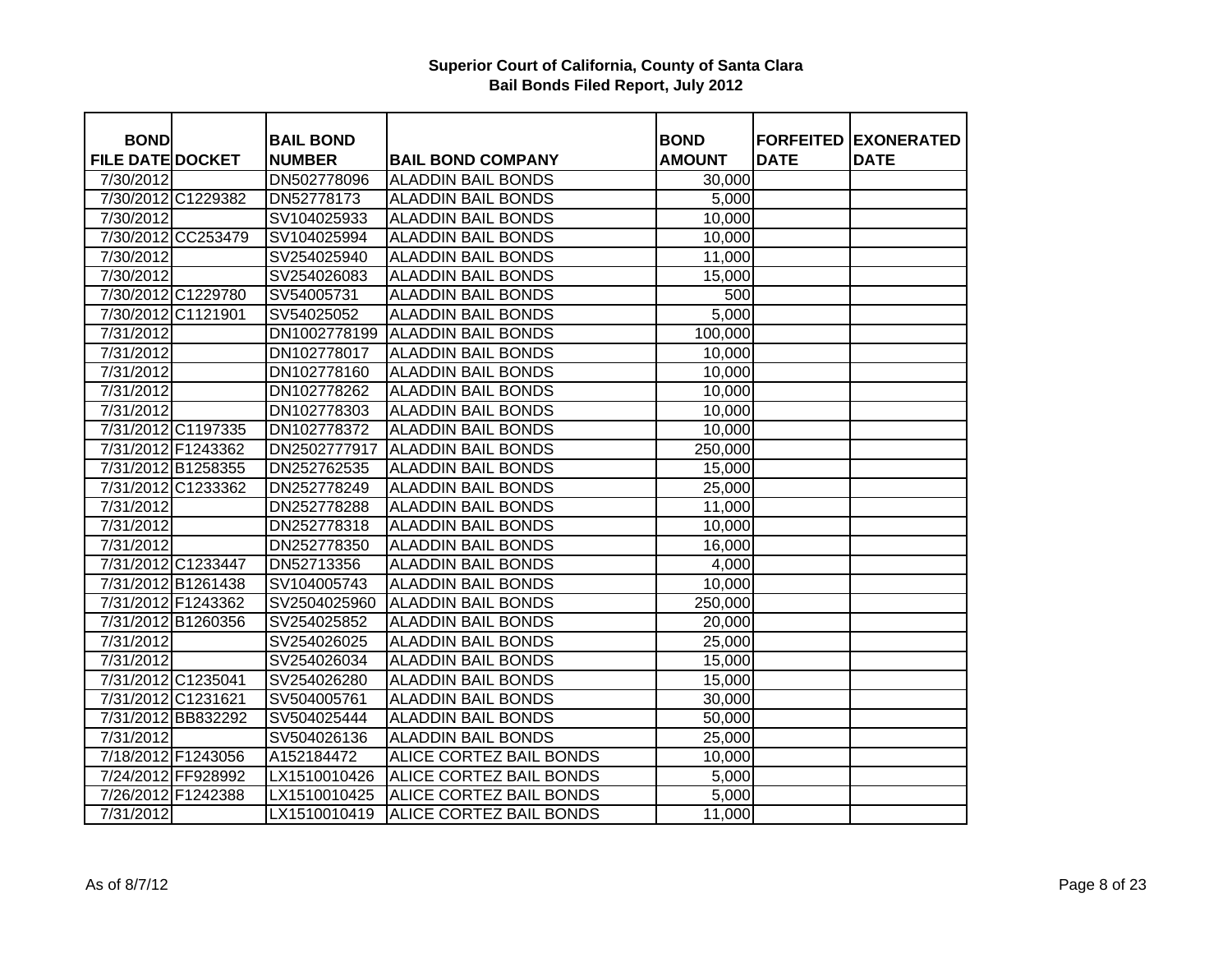| <b>BOND</b>             |                    | <b>BAIL BOND</b> |                               | <b>BOND</b>   |             | <b>FORFEITED EXONERATED</b> |
|-------------------------|--------------------|------------------|-------------------------------|---------------|-------------|-----------------------------|
| <b>FILE DATE DOCKET</b> |                    | <b>NUMBER</b>    | <b>BAIL BOND COMPANY</b>      | <b>AMOUNT</b> | <b>DATE</b> | <b>DATE</b>                 |
|                         | 7/2/2012 FF928585  |                  | 5111906011 ALL PRO BAIL BONDS | 10,000        |             |                             |
|                         | 7/2/2012 C1116000  |                  | 5271468332 ALL PRO BAIL BONDS | 20,000        |             |                             |
|                         | 7/2/2012 F1243002  |                  | 5550843481 ALL PRO BAIL BONDS | 50,000        |             |                             |
|                         | 7/2/2012 C1233493  |                  | 5550843494 ALL PRO BAIL BONDS | 30,000        |             |                             |
|                         | 7/3/2012 C1237622  |                  | 5105276155 ALL PRO BAIL BONDS | 60,000        |             |                             |
| 7/3/2012                |                    |                  | 5111910719 ALL PRO BAIL BONDS | 10,000        |             |                             |
|                         | 7/3/2012 C1237727  |                  | 5271481308 ALL PRO BAIL BONDS | 25,000        |             |                             |
|                         | 7/5/2012 C1237597  |                  | 5111915798 ALL PRO BAIL BONDS | 11,000        |             |                             |
|                         | 7/5/2012 F1242951  |                  | 5271470052 ALL PRO BAIL BONDS | 25,000        |             |                             |
|                         | 7/5/2012 C1235954  |                  | 5271474076 ALL PRO BAIL BONDS | 25,000        |             |                             |
|                         | 7/5/2012 C1236087  |                  | 5550841560 ALL PRO BAIL BONDS | 50,000        |             |                             |
|                         | 7/5/2012 C1235962  |                  | 5801290518 ALL PRO BAIL BONDS | 5,000         |             |                             |
|                         | 7/6/2012 C1234026  |                  | 5111915785 ALL PRO BAIL BONDS | 10,000        |             |                             |
|                         | 7/9/2012 C1236016  |                  | 5111915772 ALL PRO BAIL BONDS | 10,000        |             |                             |
|                         | 7/9/2012 B1046742  |                  | 5271468358 ALL PRO BAIL BONDS | 25,000        |             |                             |
|                         | 7/9/2012 C1231612  |                  | 5271474063 ALL PRO BAIL BONDS | 25,000        |             |                             |
|                         | 7/10/2012 B1260686 |                  | 5801268881 ALL PRO BAIL BONDS | 5,000         |             |                             |
|                         | 7/12/2012 B1261479 |                  | 5271471512 ALL PRO BAIL BONDS | 25,000        |             |                             |
| 7/12/2012               |                    |                  | 5271481296 ALL PRO BAIL BONDS | 25,000        |             |                             |
|                         | 7/13/2012 C1235694 |                  | 5105271722 ALL PRO BAIL BONDS | 75,000        |             |                             |
|                         | 7/16/2012 CC940841 |                  | 5111900431 ALL PRO BAIL BONDS | 8,000         |             |                             |
| 7/16/2012               |                    |                  | 5111900460 ALL PRO BAIL BONDS | 11,000        |             |                             |
|                         | 7/16/2012 C1234594 |                  | 5111900473 ALL PRO BAIL BONDS | 10,000        |             |                             |
|                         | 7/16/2012 C1234602 |                  | 5271474047 ALL PRO BAIL BONDS | 20,000        |             |                             |
|                         | 7/16/2012 B1155460 |                  | 5271481311 ALL PRO BAIL BONDS | 15,000        |             |                             |
| 7/16/2012               |                    |                  | 5271481324 ALL PRO BAIL BONDS | 10,000        |             |                             |
|                         | 7/16/2012 C1225923 |                  | 5801305816 ALL PRO BAIL BONDS | 5,000         | 7/18/2012   |                             |
|                         | 7/17/2012 C1223198 |                  | 5105280345 ALL PRO BAIL BONDS | 100,000       |             |                             |
|                         | 7/17/2012 B1260781 |                  | 5111900444 ALL PRO BAIL BONDS | 10,000        |             |                             |
|                         | 7/17/2012 F1242643 |                  | 5550841557 ALL PRO BAIL BONDS | 50,000        |             |                             |
|                         | 7/17/2012 C1236618 |                  | 5550851707 ALL PRO BAIL BONDS | 50,000        |             |                             |
| 7/17/2012               |                    |                  | 5801298374 ALL PRO BAIL BONDS | 5,000         |             |                             |
|                         | 7/17/2012 F1241865 |                  | 5801305832 ALL PRO BAIL BONDS | 5,000         |             |                             |
|                         | 7/18/2012 C1106945 |                  | 5550851710 ALL PRO BAIL BONDS | 35,000        |             |                             |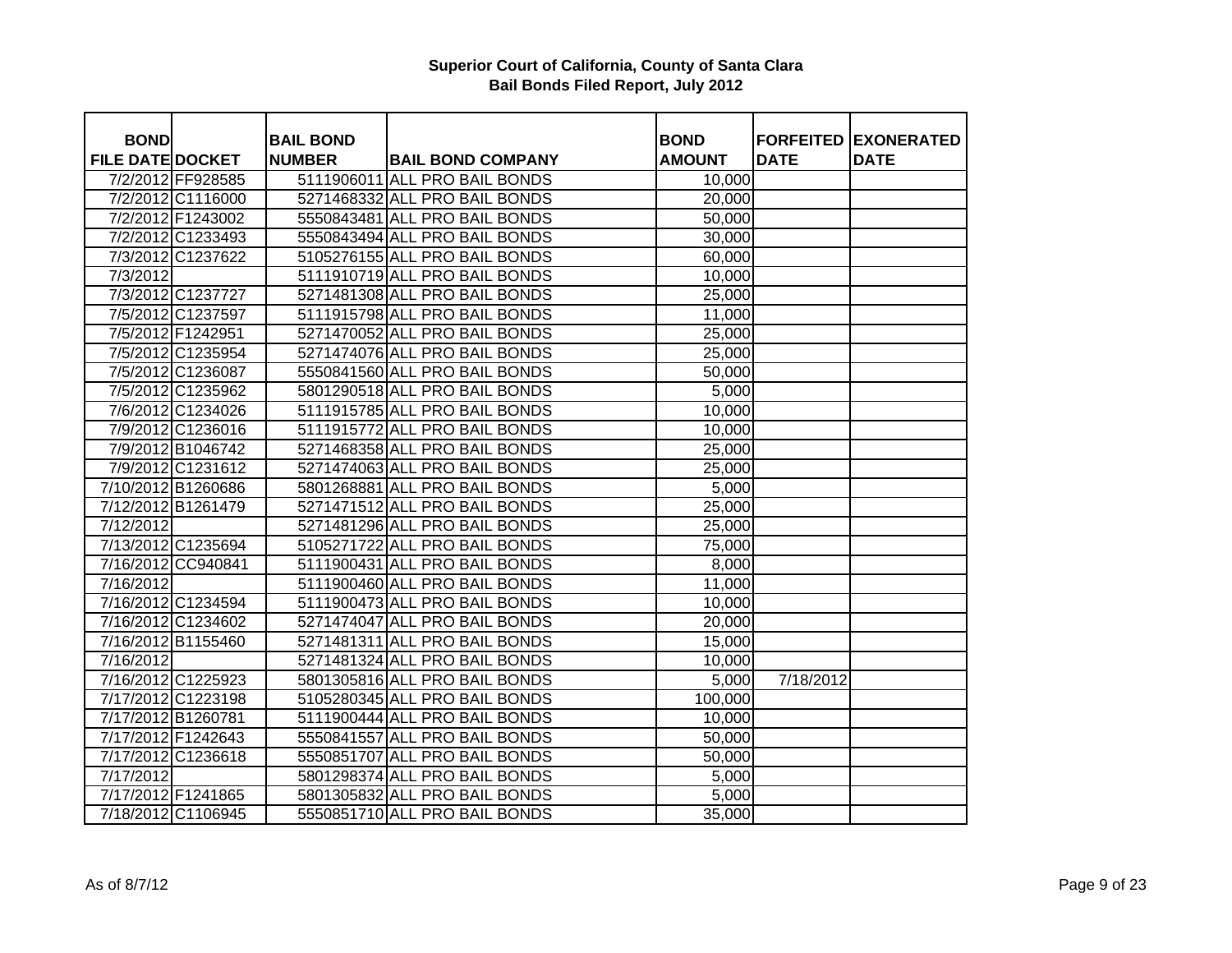| <b>BOND</b>             |                    | <b>BAIL BOND</b> |                               | <b>BOND</b>   |             | <b>FORFEITED EXONERATED</b> |
|-------------------------|--------------------|------------------|-------------------------------|---------------|-------------|-----------------------------|
| <b>FILE DATE DOCKET</b> |                    | <b>NUMBER</b>    | <b>BAIL BOND COMPANY</b>      | <b>AMOUNT</b> | <b>DATE</b> | <b>DATE</b>                 |
| 7/18/2012 C1090348      |                    |                  | 5801298387 ALL PRO BAIL BONDS | 5,000         |             |                             |
|                         | 7/19/2012 C1236870 |                  | 5111900457 ALL PRO BAIL BONDS | 10,000        |             |                             |
| 7/19/2012 C1236877      |                    |                  | 5271498614 ALL PRO BAIL BONDS | 25,000        |             |                             |
|                         | 7/19/2012 C1236869 |                  | 5271498627 ALL PRO BAIL BONDS | 15,000        |             |                             |
| 7/19/2012 B1261107      |                    |                  | 5801324459 ALL PRO BAIL BONDS | 5,000         |             |                             |
| 7/23/2012               |                    |                  | 5111921078 ALL PRO BAIL BONDS | 10,000        |             |                             |
| 7/23/2012               |                    |                  | 5111921081 ALL PRO BAIL BONDS | 10,000        |             |                             |
| 7/23/2012               |                    |                  | 5271498656 ALL PRO BAIL BONDS | 10,000        |             |                             |
| 7/24/2012 B1258975      |                    |                  | 527149863 ALL PRO BAIL BONDS  | 25,000        |             |                             |
| 7/24/2012               |                    |                  | 5105280358 ALL PRO BAIL BONDS | 66,000        |             |                             |
| 7/24/2012               |                    |                  | 5111921094 ALL PRO BAIL BONDS | 10,000        |             |                             |
| 7/24/2012 F1243304      |                    |                  | 5271498643 ALL PRO BAIL BONDS | 25,000        |             |                             |
| 7/24/2012 B1151964      |                    |                  | 5271498669 ALL PRO BAIL BONDS | 10,000        |             |                             |
| 7/24/2012 C1238055      |                    |                  | 5271498685 ALL PRO BAIL BONDS | 25,000        |             |                             |
| 7/25/2012               |                    |                  | 5111921052 ALL PRO BAIL BONDS | 10,000        |             |                             |
| 7/25/2012               |                    |                  | 5111921065 ALL PRO BAIL BONDS | 10,000        |             |                             |
|                         | 7/26/2012 C1237069 |                  | 5105281285 ALL PRO BAIL BONDS | 70,000        |             |                             |
|                         | 7/26/2012 BB729478 |                  | 5111921049 ALL PRO BAIL BONDS | 10,000        |             |                             |
| 7/26/2012               |                    |                  | 5271498672 ALL PRO BAIL BONDS | 20,000        |             |                             |
| 7/26/2012               |                    |                  | 5271498698 ALL PRO BAIL BONDS | 20,000        |             |                             |
|                         | 7/26/2012 C1237803 |                  | 5550851695 ALL PRO BAIL BONDS | 32,000        |             |                             |
| 7/30/2012               |                    |                  | 5111915769 ALL PRO BAIL BONDS | 10,000        |             |                             |
| 7/30/2012               |                    |                  | 5111916597 ALL PRO BAIL BONDS | 10,000        |             |                             |
|                         | 7/30/2012 C1237862 |                  | 5271498713 ALL PRO BAIL BONDS | 11,500        |             |                             |
|                         | 7/30/2012 C1083604 |                  | 5801298390 ALL PRO BAIL BONDS | 5,000         |             |                             |
|                         | 7/31/2012 C1237947 |                  | 5111927195 ALL PRO BAIL BONDS | 10,000        |             |                             |
|                         | 7/31/2012 C1119776 |                  | 5111927207 ALL PRO BAIL BONDS | 10,000        |             |                             |
| 7/31/2012               |                    |                  | 5271485348 ALL PRO BAIL BONDS | 11,250        |             |                             |
|                         | 7/31/2012 CC963183 |                  | 5271510778 ALL PRO BAIL BONDS | 20,000        |             |                             |
| 7/16/2012               |                    | IS100K31575      | <b>AMIGO BAIL BONDS</b>       | 100,000       |             |                             |
| 7/16/2012               |                    | IS30K121830      | <b>AMIGO BAIL BONDS</b>       | 10,000        |             |                             |
| 7/23/2012 C1108737      |                    | IS30K121832      | AMIGO BAIL BONDS              | 25,000        |             |                             |
|                         | 7/23/2012 C1237920 | IS50K72898       | AMIGO BAIL BONDS              | 40,000        |             |                             |
|                         | 7/2/2012 C1236120  | T1050362362      | <b>BAD BOYS BAIL BONDS</b>    | 10,000        | 8/2/2012    |                             |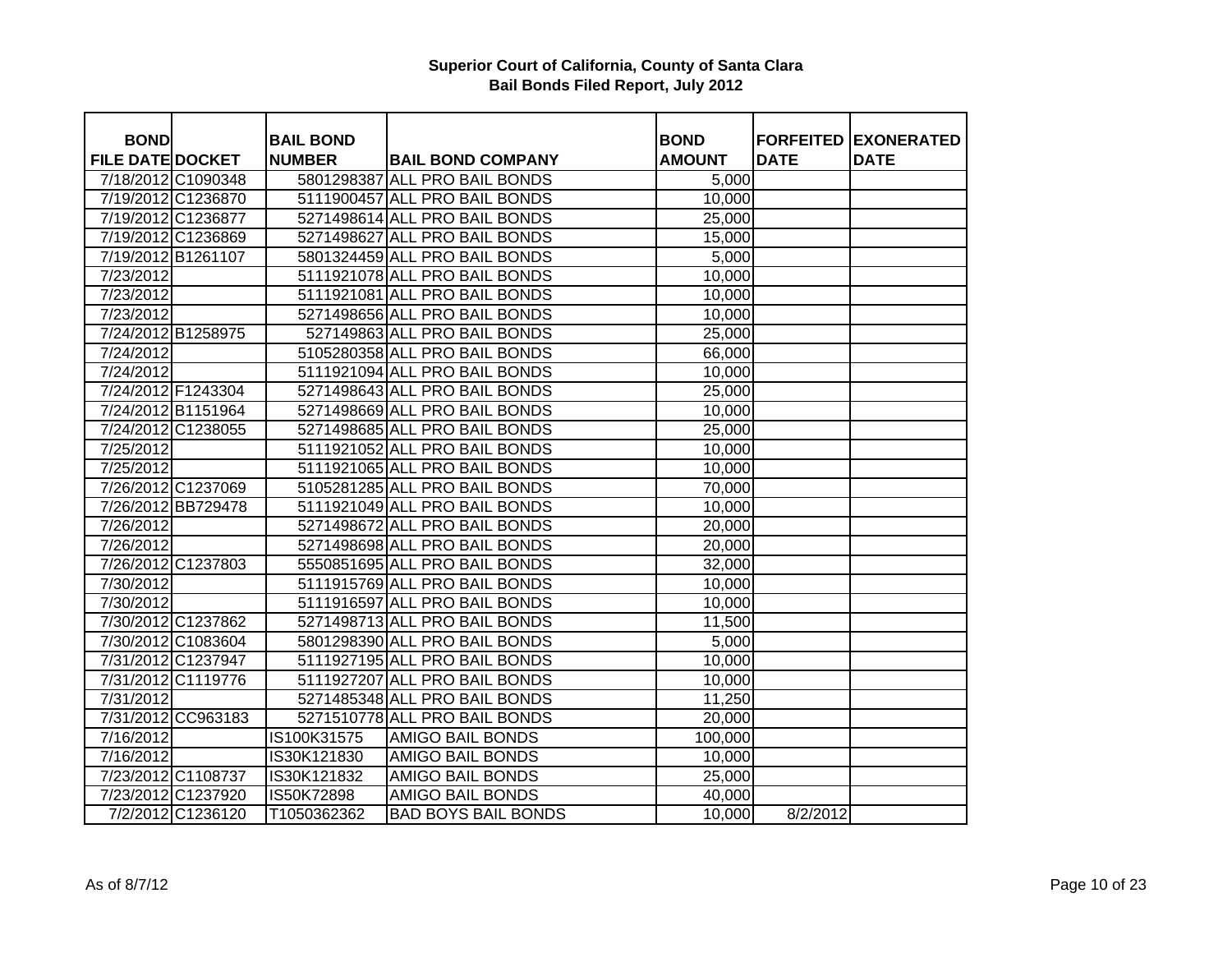| <b>BOND</b>                         |                    | <b>BAIL BOND</b>             |                                                        | <b>BOND</b>   | <b>FORFEITED</b> | <b>EXONERATED</b> |
|-------------------------------------|--------------------|------------------------------|--------------------------------------------------------|---------------|------------------|-------------------|
| <b>FILE DATE DOCKET</b><br>7/2/2012 |                    | <b>NUMBER</b><br>T1050363012 | <b>BAIL BOND COMPANY</b><br><b>BAD BOYS BAIL BONDS</b> | <b>AMOUNT</b> | <b>DATE</b>      | <b>DATE</b>       |
|                                     | 7/2/2012 C1237139  |                              | <b>BAD BOYS BAIL BONDS</b>                             | 10,000        |                  |                   |
|                                     |                    | T2550356415                  |                                                        | 21,000        |                  |                   |
|                                     | 7/2/2012 C1236761  | T2550362394                  | <b>BAD BOYS BAIL BONDS</b>                             | 11,000        |                  |                   |
| 7/2/2012                            |                    | T2550362395                  | <b>BAD BOYS BAIL BONDS</b>                             | 25,000        |                  | 7/30/2012         |
|                                     | 7/2/2012 C1229984  | T5050345098                  | <b>BAD BOYS BAIL BONDS</b>                             | 50,000        |                  |                   |
| 7/3/2012                            |                    | T1050363014                  | <b>BAD BOYS BAIL BONDS</b>                             | 10,000        |                  |                   |
| 7/3/2012                            |                    | T1050363016                  | <b>BAD BOYS BAIL BONDS</b>                             | 10,000        |                  |                   |
|                                     | 7/5/2012 C1232522  | T1050363093                  | <b>BAD BOYS BAIL BONDS</b>                             | 10,000        |                  |                   |
| 7/5/2012                            |                    | T2550363032                  | <b>BAD BOYS BAIL BONDS</b>                             | 12,000        |                  |                   |
|                                     | 7/6/2012 C1234392  | T1050350813                  | <b>BAD BOYS BAIL BONDS</b>                             | 10,000        |                  |                   |
|                                     | 7/6/2012 B1261025  | T1050363010                  | <b>BAD BOYS BAIL BONDS</b>                             | 10,000        |                  |                   |
|                                     | 7/6/2012 F1242885  | T1050363018                  | <b>BAD BOYS BAIL BONDS</b>                             | 7,500         |                  |                   |
|                                     | 7/6/2012 B1261067  | T2550356414                  | <b>BAD BOYS BAIL BONDS</b>                             | 20,000        |                  |                   |
| 7/6/2012                            |                    | T2550357498                  | <b>BAD BOYS BAIL BONDS</b>                             | 25,000        |                  | 8/2/2012          |
|                                     | 7/6/2012 B1260695  | T2550362397                  | <b>BAD BOYS BAIL BONDS</b>                             | 15,000        |                  |                   |
| 7/6/2012                            |                    | T2550363031                  | <b>BAD BOYS BAIL BONDS</b>                             | 25,000        |                  |                   |
| 7/6/2012                            |                    | T550351681                   | <b>BAD BOYS BAIL BONDS</b>                             | 5,000         |                  |                   |
| 7/6/2012                            |                    | T550362993                   | <b>BAD BOYS BAIL BONDS</b>                             | 1,000         |                  |                   |
|                                     | 7/6/2012 C1108443  | T550363084                   | <b>BAD BOYS BAIL BONDS</b>                             | 5,000         |                  |                   |
|                                     | 7/9/2012 C1237933  | T1050357639                  | <b>BAD BOYS BAIL BONDS</b>                             | 10,000        |                  |                   |
| 7/9/2012                            |                    | T1050357640                  | <b>BAD BOYS BAIL BONDS</b>                             | 10,000        |                  |                   |
| 7/9/2012                            |                    | T1050363096                  | <b>BAD BOYS BAIL BONDS</b>                             | 10,000        |                  | 8/3/2012          |
|                                     | 7/9/2012 C1234806  | T2550363509                  | <b>BAD BOYS BAIL BONDS</b>                             | 15,000        |                  |                   |
|                                     | 7/10/2012 C1234007 | T2550363034                  | <b>BAD BOYS BAIL BONDS</b>                             | 20,000        |                  |                   |
|                                     | 7/10/2012 FF300030 | T2550363510                  | <b>BAD BOYS BAIL BONDS</b>                             | 15,000        |                  |                   |
|                                     | 7/10/2012 F1242284 | T5050345097                  | <b>BAD BOYS BAIL BONDS</b>                             | 40,000        |                  |                   |
|                                     | 7/10/2012 F1243477 | T5050363544                  | <b>BAD BOYS BAIL BONDS</b>                             | 40,000        |                  |                   |
|                                     | 7/10/2012 CC452235 | T5050363545                  | <b>BAD BOYS BAIL BONDS</b>                             | 50,000        |                  |                   |
|                                     | 7/10/2012 B1156880 | T550363472                   | <b>BAD BOYS BAIL BONDS</b>                             | 5,000         |                  |                   |
|                                     | 7/11/2012 C1236151 | T10050363140                 | <b>BAD BOYS BAIL BONDS</b>                             | 100,000       |                  |                   |
|                                     | 7/11/2012 C1234535 | T1050363489                  | <b>BAD BOYS BAIL BONDS</b>                             | 10,000        |                  |                   |
| 7/11/2012                           |                    | T2550363106                  | <b>BAD BOYS BAIL BONDS</b>                             | 15,000        |                  |                   |
|                                     | 7/11/2012 F1243056 | T2550363508                  | <b>BAD BOYS BAIL BONDS</b>                             | 25,000        |                  |                   |
|                                     | 7/11/2012 C1108776 | T5050357513                  | <b>BAD BOYS BAIL BONDS</b>                             | 40,000        |                  | 7/13/2012         |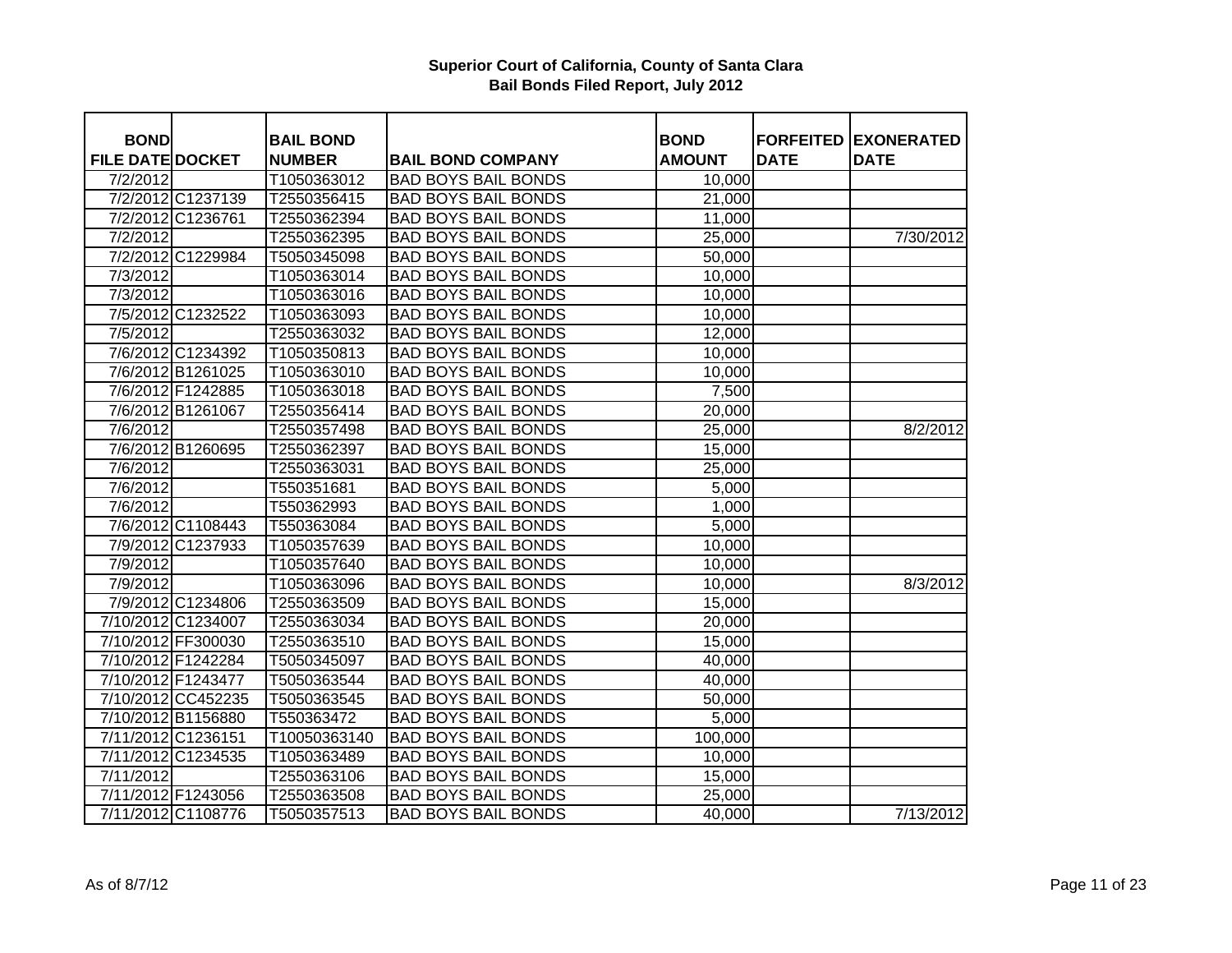| <b>BOND</b>             |                    | <b>BAIL BOND</b> |                            | <b>BOND</b>   |             | <b>FORFEITED EXONERATED</b> |
|-------------------------|--------------------|------------------|----------------------------|---------------|-------------|-----------------------------|
| <b>FILE DATE DOCKET</b> |                    | <b>NUMBER</b>    | <b>BAIL BOND COMPANY</b>   | <b>AMOUNT</b> | <b>DATE</b> | <b>DATE</b>                 |
| 7/11/2012 C1105044      |                    | T550357096       | <b>BAD BOYS BAIL BONDS</b> | 5,000         |             |                             |
|                         | 7/11/2012 CC821794 | T550363473       | <b>BAD BOYS BAIL BONDS</b> | 5,000         |             |                             |
|                         | 7/12/2012 C1236389 | T10050363141     | <b>BAD BOYS BAIL BONDS</b> | 75,000        |             |                             |
|                         | 7/12/2012 C1234803 | T550363083       | <b>BAD BOYS BAIL BONDS</b> | 5,000         |             |                             |
| 7/12/2012               |                    | T55050363546     | <b>BAD BOYS BAIL BONDS</b> | 50,000        |             |                             |
| 7/13/2012               |                    | T1050363496      | <b>BAD BOYS BAIL BONDS</b> | 10,000        |             |                             |
| 7/13/2012 F1243262      |                    | T2550363507      | <b>BAD BOYS BAIL BONDS</b> | 25,000        |             |                             |
| 7/16/2012 B1261177      |                    | T10050362771     | <b>BAD BOYS BAIL BONDS</b> | 100,000       |             |                             |
| 7/16/2012               |                    | T1050363720      | <b>BAD BOYS BAIL BONDS</b> | 10,000        |             |                             |
| 7/16/2012 C1236741      |                    | T1050363721      | <b>BAD BOYS BAIL BONDS</b> | 6,000         |             |                             |
|                         | 7/16/2012 C1096115 | T5050357514      | <b>BAD BOYS BAIL BONDS</b> | 50,000        |             |                             |
|                         | 7/16/2012 C1237847 | T5050357515      | <b>BAD BOYS BAIL BONDS</b> | 30,000        |             |                             |
|                         | 7/16/2012 C1112071 | T5050363760      | <b>BAD BOYS BAIL BONDS</b> | 35,000        |             | 7/25/2012                   |
|                         | 7/16/2012 CC958769 | T550363085       | <b>BAD BOYS BAIL BONDS</b> | 5,000         |             |                             |
|                         | 7/16/2012 CC239153 | T550363711       | <b>BAD BOYS BAIL BONDS</b> | 380           |             |                             |
| 7/16/2012               |                    | T550363712       | <b>BAD BOYS BAIL BONDS</b> | 5,000         |             |                             |
|                         | 7/17/2012 C1237219 | T1050363499      | <b>BAD BOYS BAIL BONDS</b> | 6,000         | 7/30/2012   |                             |
|                         | 7/17/2012 B1261367 | T2550363734      | <b>BAD BOYS BAIL BONDS</b> | 12,000        | 7/30/2012   |                             |
| 7/17/2012 C1237587      |                    | T2550363735      | <b>BAD BOYS BAIL BONDS</b> | 11,000        |             |                             |
|                         | 7/18/2012 C1118984 | T2550363733      | <b>BAD BOYS BAIL BONDS</b> | 20,000        |             |                             |
| 7/18/2012               |                    | T5050363124      | <b>BAD BOYS BAIL BONDS</b> | 35,000        |             |                             |
| 7/19/2012               |                    | T1050357637      | <b>BAD BOYS BAIL BONDS</b> | 10,000        |             |                             |
| 7/19/2012 C1237701      |                    | T1050357638      | <b>BAD BOYS BAIL BONDS</b> | 10,000        |             |                             |
| 7/19/2012 C1237701      |                    | T1050363498      | <b>BAD BOYS BAIL BONDS</b> | 10,000        |             |                             |
|                         | 7/19/2012 B1258364 | T1050363501      | <b>BAD BOYS BAIL BONDS</b> | 10,000        |             |                             |
| 7/19/2012 C1237701      |                    | T1050363502      | <b>BAD BOYS BAIL BONDS</b> | 10,000        |             |                             |
| 7/19/2012               |                    | T5050357511      | <b>BAD BOYS BAIL BONDS</b> | 50,000        |             |                             |
| 7/19/2012               |                    | T5050357512      | <b>BAD BOYS BAIL BONDS</b> | 30,000        |             |                             |
| 7/19/2012               |                    | T5050357681      | <b>BAD BOYS BAIL BONDS</b> | 50,000        |             |                             |
|                         | 7/20/2012 CC943198 | T1050357634      | <b>BAD BOYS BAIL BONDS</b> | 10,000        |             |                             |
| 7/20/2012               |                    | T1050357635      | <b>BAD BOYS BAIL BONDS</b> | 10,000        |             |                             |
| 7/20/2012 C1235246      |                    | T1050363497      | <b>BAD BOYS BAIL BONDS</b> | 10,000        |             |                             |
| 7/20/2012               |                    | T2550363503      | <b>BAD BOYS BAIL BONDS</b> | 25,000        |             |                             |
|                         | 7/20/2012 C1074952 | T2550363504      | <b>BAD BOYS BAIL BONDS</b> | 15,000        |             |                             |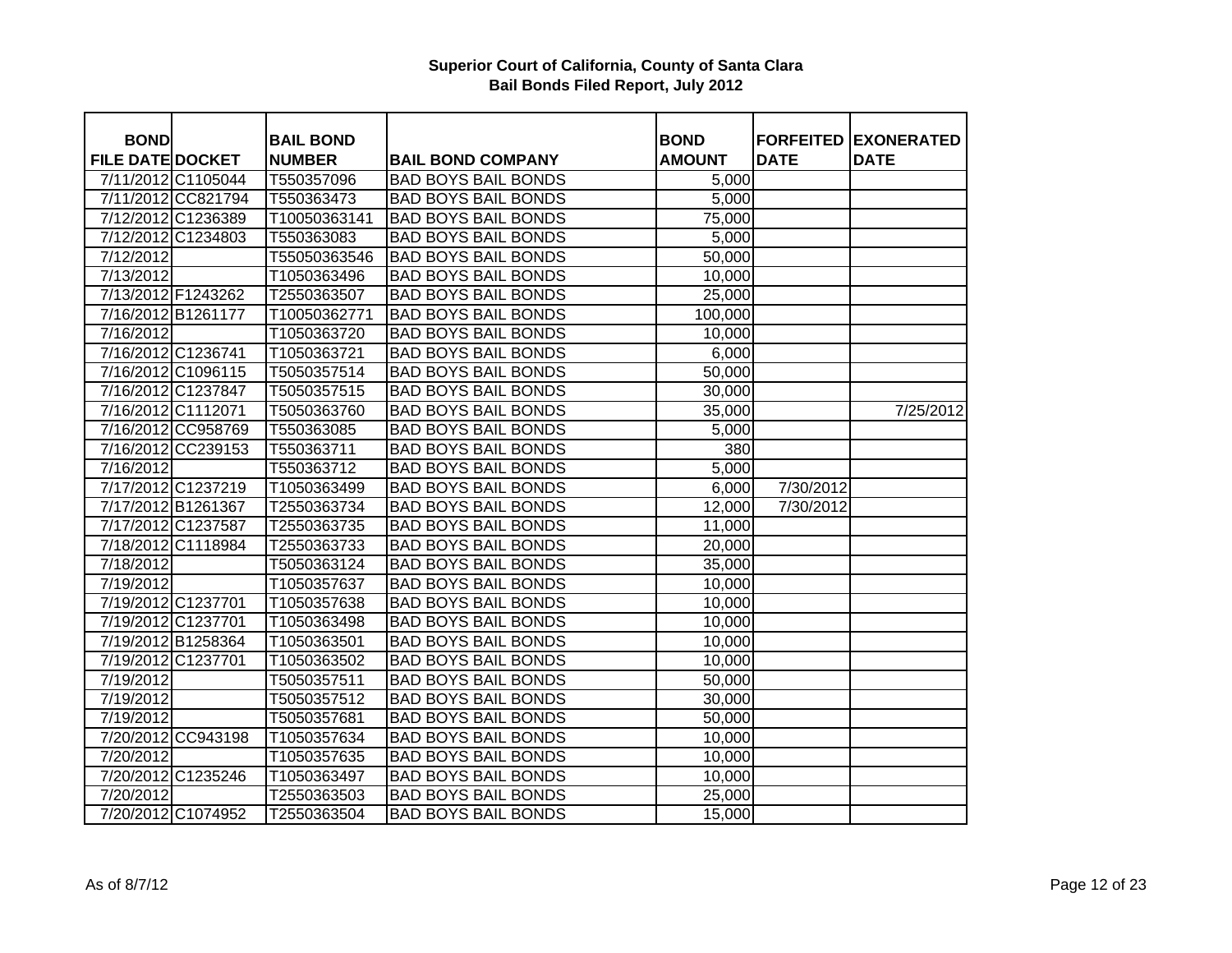| <b>BOND</b>             |                    | <b>BAIL BOND</b>    |                            | <b>BOND</b>   |             | <b>FORFEITED EXONERATED</b> |
|-------------------------|--------------------|---------------------|----------------------------|---------------|-------------|-----------------------------|
| <b>FILE DATE DOCKET</b> |                    | <b>NUMBER</b>       | <b>BAIL BOND COMPANY</b>   | <b>AMOUNT</b> | <b>DATE</b> | <b>DATE</b>                 |
| 7/20/2012 C1236885      |                    | T2550363505         | <b>BAD BOYS BAIL BONDS</b> | 25,000        |             |                             |
| 7/20/2012 B1154346      |                    | T550357473          | <b>BAD BOYS BAIL BONDS</b> | 5,000         |             |                             |
| 7/23/2012               |                    | 212169 T10050363060 | <b>BAD BOYS BAIL BONDS</b> | 100,000       |             |                             |
| 7/23/2012               |                    | T1050366625         | <b>BAD BOYS BAIL BONDS</b> | 10,000        |             |                             |
| 7/23/2012               |                    | T1050366626         | <b>BAD BOYS BAIL BONDS</b> | 10,000        |             |                             |
| 7/23/2012               |                    | T2550357500         | <b>BAD BOYS BAIL BONDS</b> | 15,000        |             |                             |
| 7/23/2012               |                    | T2550363107         | <b>BAD BOYS BAIL BONDS</b> | 25,000        |             |                             |
| 7/23/2012               |                    | T5050357680         | <b>BAD BOYS BAIL BONDS</b> | 30,000        |             |                             |
|                         | 7/24/2012 C1234124 | T1050366623         | <b>BAD BOYS BAIL BONDS</b> | 10,000        |             |                             |
| 7/24/2012               |                    | T2550357499         | <b>BAD BOYS BAIL BONDS</b> | 15,000        |             |                             |
| 7/24/2012 B1261637      |                    | T2550363108         | <b>BAD BOYS BAIL BONDS</b> | 25,000        |             |                             |
| 7/24/2012 C1235864      |                    | T2550363732         | <b>BAD BOYS BAIL BONDS</b> | 20,000        |             |                             |
| 7/24/2012               |                    | T5050366654         | <b>BAD BOYS BAIL BONDS</b> | 50,000        |             |                             |
| 7/24/2012               |                    | T5050366748         | <b>BAD BOYS BAIL BONDS</b> | 50,000        |             |                             |
| 7/24/2012 C1236188      |                    | T550357471          | <b>BAD BOYS BAIL BONDS</b> | 5,000         |             |                             |
|                         | 7/24/2012 CC758763 | T550357475          | <b>BAD BOYS BAIL BONDS</b> | 5,000         |             |                             |
| 7/25/2012               |                    | T1050366622         | <b>BAD BOYS BAIL BONDS</b> | 10,000        |             |                             |
| 7/25/2012               |                    | T550351863          | <b>BAD BOYS BAIL BONDS</b> | 1,250         |             |                             |
| 7/26/2012               |                    | T1050366712         | <b>BAD BOYS BAIL BONDS</b> | 10,000        |             |                             |
| 7/26/2012               |                    | T1050366719         | <b>BAD BOYS BAIL BONDS</b> | 10,000        |             |                             |
| 7/26/2012               |                    | T2550363731         | <b>BAD BOYS BAIL BONDS</b> | 11,000        |             |                             |
| 7/26/2012 C1235382      |                    | T550357474          | <b>BAD BOYS BAIL BONDS</b> | 5,000         |             |                             |
| 7/26/2012               |                    | T550357615          | <b>BAD BOYS BAIL BONDS</b> | 5,000         |             |                             |
| 7/27/2012 F1034351      |                    | T10050366665        | <b>BAD BOYS BAIL BONDS</b> | 100,000       |             |                             |
| 7/27/2012 B1157230      |                    | T1050366725         | <b>BAD BOYS BAIL BONDS</b> | 10,000        |             |                             |
| 7/27/2012               |                    | T1050367045         | <b>BAD BOYS BAIL BONDS</b> | 10,000        |             |                             |
| 7/30/2012               |                    | T1050367042         | <b>BAD BOYS BAIL BONDS</b> | 10,000        |             |                             |
| 7/30/2012               |                    | T2550356677         | <b>BAD BOYS BAIL BONDS</b> | 11,000        |             |                             |
| 7/30/2012 C1110007      |                    | T2550366638         | <b>BAD BOYS BAIL BONDS</b> | 20,000        |             |                             |
| 7/30/2012               |                    | T2550367071         | <b>BAD BOYS BAIL BONDS</b> | 6,000         |             |                             |
| 7/30/2012 C1230137      |                    | T550366701          | <b>BAD BOYS BAIL BONDS</b> | 5,000         |             |                             |
| 7/31/2012 B1261040      |                    | T1050366711         | <b>BAD BOYS BAIL BONDS</b> | 7,500         |             |                             |
| 7/31/2012               |                    | T2550357644         | <b>BAD BOYS BAIL BONDS</b> | 25,000        |             |                             |
| 7/31/2012 F1243121      |                    | T2550363035         | <b>BAD BOYS BAIL BONDS</b> | 25,000        |             |                             |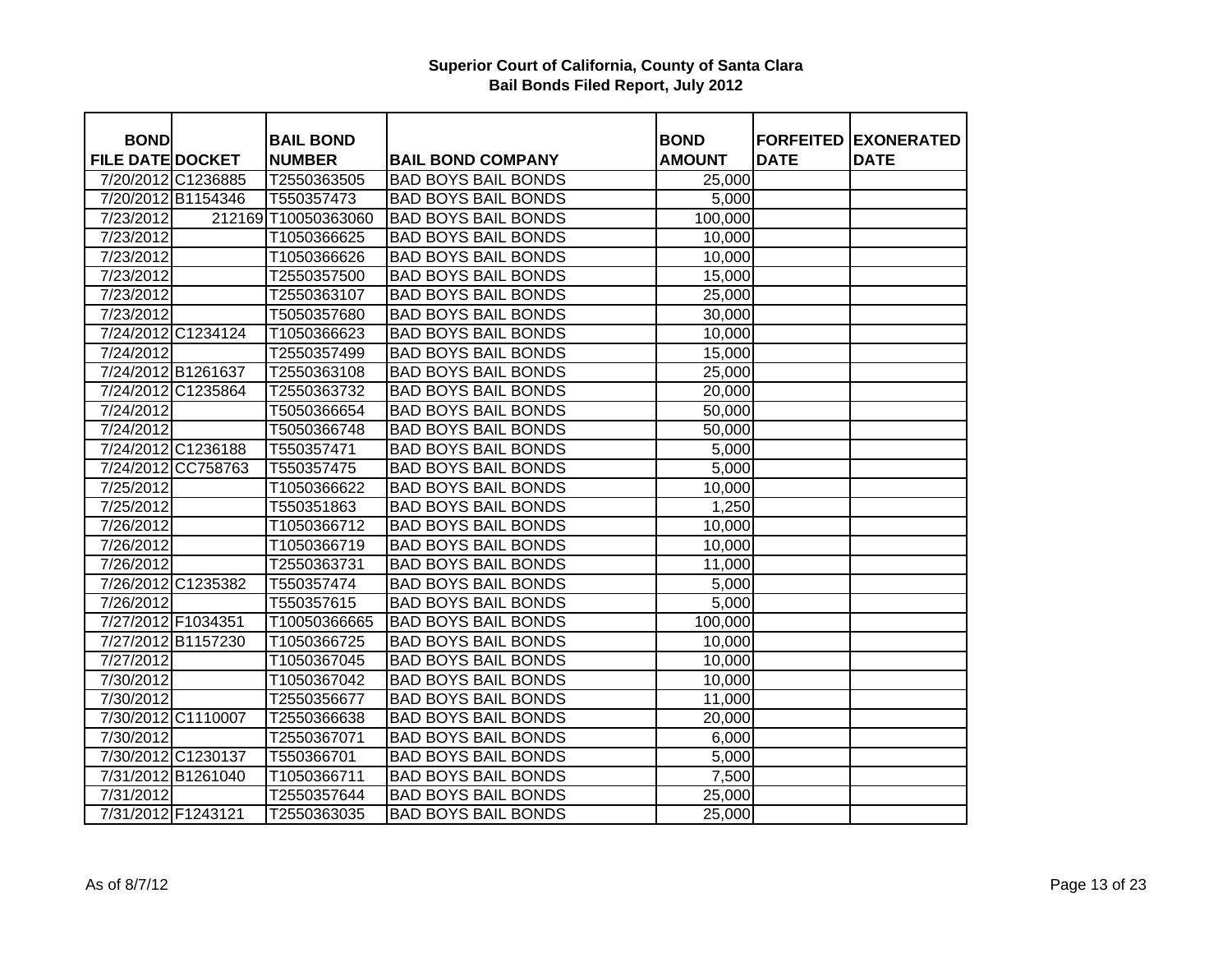| <b>BOND</b>             |                    | <b>BAIL BOND</b> |                                | <b>BOND</b>   | <b>FORFEITED</b> | <b>EXONERATED</b> |
|-------------------------|--------------------|------------------|--------------------------------|---------------|------------------|-------------------|
| <b>FILE DATE DOCKET</b> |                    | <b>NUMBER</b>    | <b>BAIL BOND COMPANY</b>       | <b>AMOUNT</b> | <b>DATE</b>      | <b>DATE</b>       |
| 7/31/2012 B1261628      |                    | T2550367072      | <b>BAD BOYS BAIL BONDS</b>     | 10,000        |                  |                   |
| 7/31/2012 B1261639      |                    | T5050367089      | <b>BAD BOYS BAIL BONDS</b>     | 35,000        |                  |                   |
|                         | 7/31/2012 C1231519 | T550366702       | <b>BAD BOYS BAIL BONDS</b>     | 1,000         |                  | 7/31/2012         |
|                         | 7/24/2012 C1232180 | SV104005742      | <b>BAIL BOND CONNECTION</b>    | 5,000         |                  |                   |
| 7/2/2012                |                    | FCS10962304      | <b>BAIL HOTLINE BAIL BONDS</b> | 10,000        |                  | 7/26/2012         |
|                         | 7/2/2012 C1235540  | FCS10962305      | <b>BAIL HOTLINE BAIL BONDS</b> | 10,000        |                  |                   |
|                         | 7/2/2012 C1237100  | FCS25959658      | <b>BAIL HOTLINE BAIL BONDS</b> | 25,000        |                  |                   |
|                         | 7/3/2012 B1260644  | FCS100913587     | <b>BAIL HOTLINE BAIL BONDS</b> | 60,000        | 7/3/2012         |                   |
|                         | 7/3/2012 CC958890  | FCS10962306      | <b>BAIL HOTLINE BAIL BONDS</b> | 5,000         |                  |                   |
|                         | 7/3/2012 CC960216  | FCS10962307      | <b>BAIL HOTLINE BAIL BONDS</b> | 3,000         |                  |                   |
|                         | 7/3/2012 C1237299  | FCS25961086      | <b>BAIL HOTLINE BAIL BONDS</b> | 11,000        |                  |                   |
|                         | 7/5/2012 F1139097  | FCS10969855      | <b>BAIL HOTLINE BAIL BONDS</b> | 6,000         |                  |                   |
|                         | 7/5/2012 C1235960  | FCS25967730      | <b>BAIL HOTLINE BAIL BONDS</b> | 7,500         |                  |                   |
|                         | 7/5/2012 C1236523  | FCS50947280      | <b>BAIL HOTLINE BAIL BONDS</b> | 30,000        |                  |                   |
| 7/5/2012                |                    | FCS50952169      | <b>BAIL HOTLINE BAIL BONDS</b> | 50,000        |                  | 7/31/2012         |
|                         | 7/6/2012 B1156519  | FCS10965344      | <b>BAIL HOTLINE BAIL BONDS</b> | 10,000        |                  |                   |
|                         | 7/6/2012 B1261080  | FCS25958255      | <b>BAIL HOTLINE BAIL BONDS</b> | 11,000        | 7/12/2012        |                   |
|                         | 7/6/2012 B1261336  | FCS25967731      | <b>BAIL HOTLINE BAIL BONDS</b> | 25,000        |                  |                   |
| 7/6/2012                |                    | FCS50944047      | <b>BAIL HOTLINE BAIL BONDS</b> | 26,000        |                  |                   |
|                         | 7/6/2012 C1235383  | FCS509653634     | <b>BAIL HOTLINE BAIL BONDS</b> | 50,000        |                  |                   |
| 7/9/2012                |                    | FCS10965345      | <b>BAIL HOTLINE BAIL BONDS</b> | 5,000         |                  | 7/23/2012         |
| 7/9/2012                |                    | FCS25964193      | <b>BAIL HOTLINE BAIL BONDS</b> | 25,000        |                  | 8/3/2012          |
|                         | 7/9/2012 C1236083  | FCS25967728      | <b>BAIL HOTLINE BAIL BONDS</b> | 16,000        |                  | 7/25/2012         |
|                         | 7/9/2012 C1236949  | FCS25970041      | <b>BAIL HOTLINE BAIL BONDS</b> | 11,000        | 7/20/2012        |                   |
|                         | 7/9/2012 C1236949  | FCS25970042      | <b>BAIL HOTLINE BAIL BONDS</b> | 11,000        |                  |                   |
|                         | 7/9/2012 C1118361  | FCS50965635      | <b>BAIL HOTLINE BAIL BONDS</b> | 40,000        |                  |                   |
| 7/10/2012 B1260672      |                    | FCS100956714     | <b>BAIL HOTLINE BAIL BONDS</b> | 100,000       |                  |                   |
| 7/10/2012 B1260676      |                    | FCS10969854      | <b>BAIL HOTLINE BAIL BONDS</b> | 10,000        |                  |                   |
|                         | 7/10/2012 C1237866 | FCS25972859      | <b>BAIL HOTLINE BAIL BONDS</b> | 16,000        |                  |                   |
| 7/10/2012 C1237866      |                    | FCS25972860      | <b>BAIL HOTLINE BAIL BONDS</b> | 16,000        |                  |                   |
| 7/10/2012               |                    | FCS50944048      | <b>BAIL HOTLINE BAIL BONDS</b> | 50,000        |                  |                   |
| 7/10/2012 F1243287      |                    | FCS50965636      | <b>BAIL HOTLINE BAIL BONDS</b> | 40,000        |                  |                   |
|                         | 7/11/2012 C1226898 | FCS250926194     | <b>BAIL HOTLINE BAIL BONDS</b> | 150,000       |                  |                   |
| 7/12/2012 B1260253      |                    | FCS10969850      | <b>BAIL HOTLINE BAIL BONDS</b> | 10,000        |                  |                   |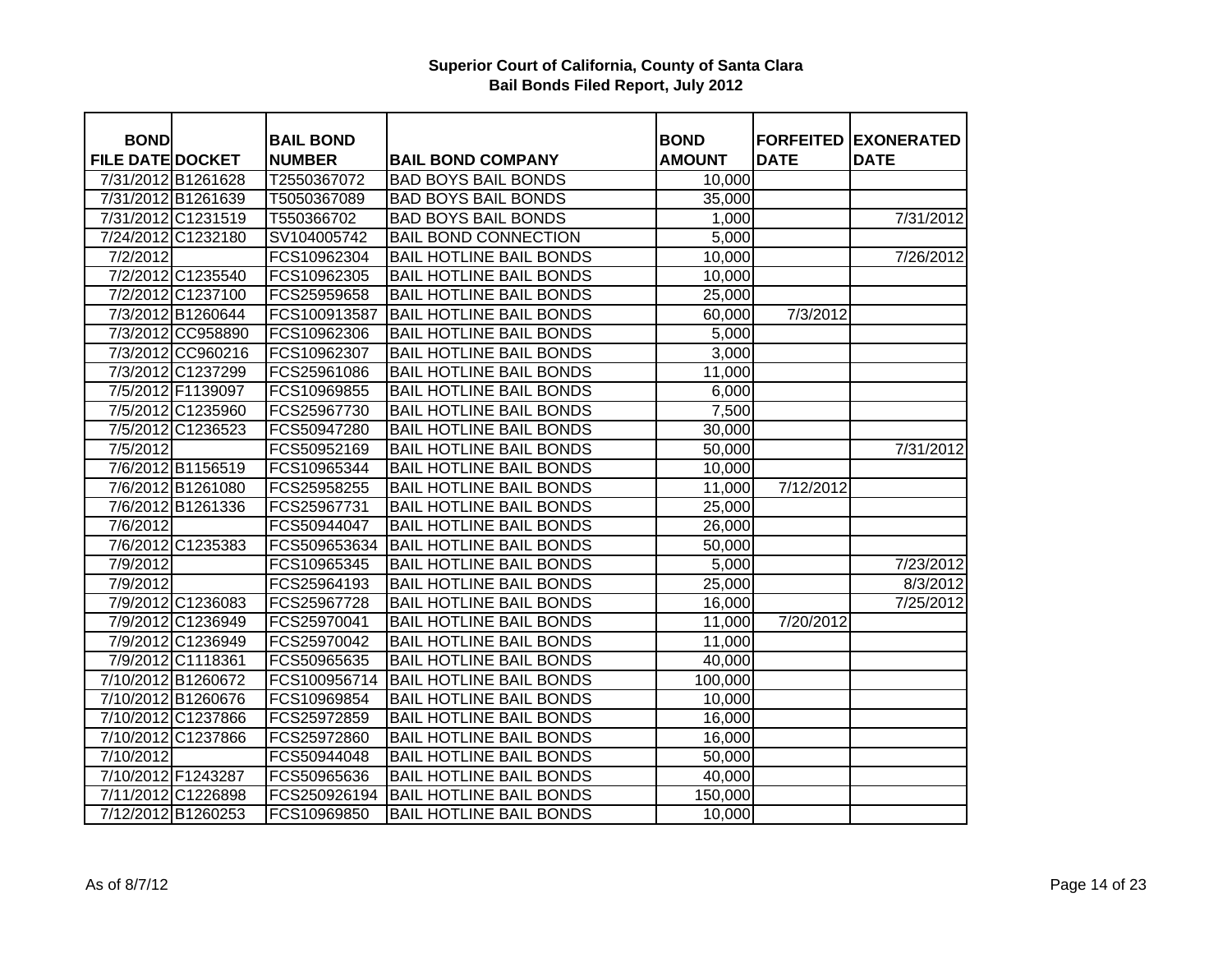|                                        |                    |                                   |                                |                              |             | <b>FORFEITED EXONERATED</b> |
|----------------------------------------|--------------------|-----------------------------------|--------------------------------|------------------------------|-------------|-----------------------------|
| <b>BOND</b><br><b>FILE DATE DOCKET</b> |                    | <b>BAIL BOND</b><br><b>NUMBER</b> | <b>BAIL BOND COMPANY</b>       | <b>BOND</b><br><b>AMOUNT</b> | <b>DATE</b> | <b>DATE</b>                 |
|                                        | 7/13/2012 C1237109 | FCS10969849                       | <b>BAIL HOTLINE BAIL BONDS</b> |                              |             |                             |
| 7/13/2012 C1237181                     |                    | FCS2597795                        | <b>BAIL HOTLINE BAIL BONDS</b> | 10,000<br>20,000             |             |                             |
|                                        | 7/16/2012 C1233487 | FCS10969848                       | <b>BAIL HOTLINE BAIL BONDS</b> |                              |             |                             |
|                                        |                    |                                   |                                | 10,000                       |             |                             |
|                                        | 7/16/2012 B1261248 | FCS10969852                       | <b>BAIL HOTLINE BAIL BONDS</b> | 10,000                       |             |                             |
| 7/17/2012 C1236861                     |                    | FCS10947320                       | <b>BAIL HOTLINE BAIL BONDS</b> | 5,000                        |             |                             |
|                                        | 7/17/2012 C1236617 | FCS25977792                       | <b>BAIL HOTLINE BAIL BONDS</b> | 25,000                       |             |                             |
|                                        | 7/18/2012 C1225554 | FCS100935324                      | <b>BAIL HOTLINE BAIL BONDS</b> | 75,000                       |             | 8/3/2012                    |
| 7/18/2012                              |                    | FCS10974324                       | <b>BAIL HOTLINE BAIL BONDS</b> | 10,000                       |             |                             |
|                                        | 7/19/2012 B1260594 | FCS10969847                       | <b>BAIL HOTLINE BAIL BONDS</b> | 10,000                       |             |                             |
| 7/19/2012                              |                    | FCS10974321                       | <b>BAIL HOTLINE BAIL BONDS</b> | 10,000                       |             |                             |
|                                        | 7/19/2012 C1237623 | FCS50972396                       | <b>BAIL HOTLINE BAIL BONDS</b> | 50,000                       |             |                             |
| 7/20/2012                              |                    | FCS100971886                      | <b>BAIL HOTLINE BAIL BONDS</b> | 100,000                      |             |                             |
|                                        | 7/20/2012 C1235314 | FCS10969851                       | <b>BAIL HOTLINE BAIL BONDS</b> | 10,000                       |             |                             |
|                                        | 7/20/2012 C1236947 | FCS10974243                       | <b>BAIL HOTLINE BAIL BONDS</b> | 10,000                       |             |                             |
| 7/20/2012                              |                    | FCS10974244                       | <b>BAIL HOTLINE BAIL BONDS</b> | 10,000                       |             |                             |
|                                        | 7/20/2012 C1235534 | FCS10974323                       | <b>BAIL HOTLINE BAIL BONDS</b> | 10,000                       |             |                             |
| 7/20/2012                              |                    | FCS50952170                       | <b>BAIL HOTLINE BAIL BONDS</b> | 26,000                       |             |                             |
|                                        | 7/23/2012 CC317893 | FCS10974245                       | <b>BAIL HOTLINE BAIL BONDS</b> | 2,500                        |             |                             |
| 7/23/2012                              |                    | FCS10974246                       | <b>BAIL HOTLINE BAIL BONDS</b> | 10,000                       |             |                             |
|                                        | 7/23/2012 C1084286 | FCS10974247                       | <b>BAIL HOTLINE BAIL BONDS</b> | 10,000                       |             |                             |
|                                        | 7/23/2012 C1236793 | FCS25976212                       | <b>BAIL HOTLINE BAIL BONDS</b> | 25,000                       |             |                             |
| 7/23/2012                              |                    | FCS50972397                       | <b>BAIL HOTLINE BAIL BONDS</b> | 30,000                       |             |                             |
| 7/23/2012                              |                    | FCS976213                         | <b>BAIL HOTLINE BAIL BONDS</b> | 11,000                       |             |                             |
| 7/24/2012                              |                    | FCS25977790                       | <b>BAIL HOTLINE BAIL BONDS</b> | 15,000                       |             |                             |
|                                        | 7/24/2012 C1230055 | FCS50965653                       | <b>BAIL HOTLINE BAIL BONDS</b> | 40,000                       |             |                             |
|                                        | 7/24/2012 C1237073 | FCS50972415                       | <b>BAIL HOTLINE BAIL BONDS</b> | 35,000                       |             |                             |
|                                        | 7/25/2012 C1081689 | FCS25977788                       | <b>BAIL HOTLINE BAIL BONDS</b> | 15,000                       |             |                             |
|                                        | 7/25/2012 C1231105 | FCS25977789                       | <b>BAIL HOTLINE BAIL BONDS</b> | 21,000                       |             |                             |
| 7/25/2012 C1233776                     |                    | FCS50972416                       | <b>BAIL HOTLINE BAIL BONDS</b> | 50,000                       |             |                             |
|                                        | 7/26/2012 B1261166 | FCS50972417                       | <b>BAIL HOTLINE BAIL BONDS</b> | 50,000                       |             |                             |
|                                        | 7/27/2012 B1157668 | FCS100959908                      | <b>BAIL HOTLINE BAIL BONDS</b> | 90,000                       |             |                             |
| 7/27/2012 C1100935                     |                    | FCS10974224                       | <b>BAIL HOTLINE BAIL BONDS</b> | 5,000                        |             |                             |
|                                        | 7/27/2012 C1237563 | FCS10985095                       | <b>BAIL HOTLINE BAIL BONDS</b> | 10,000                       |             |                             |
| 7/27/2012                              |                    | FCS25264195                       | <b>BAIL HOTLINE BAIL BONDS</b> | 11,000                       |             |                             |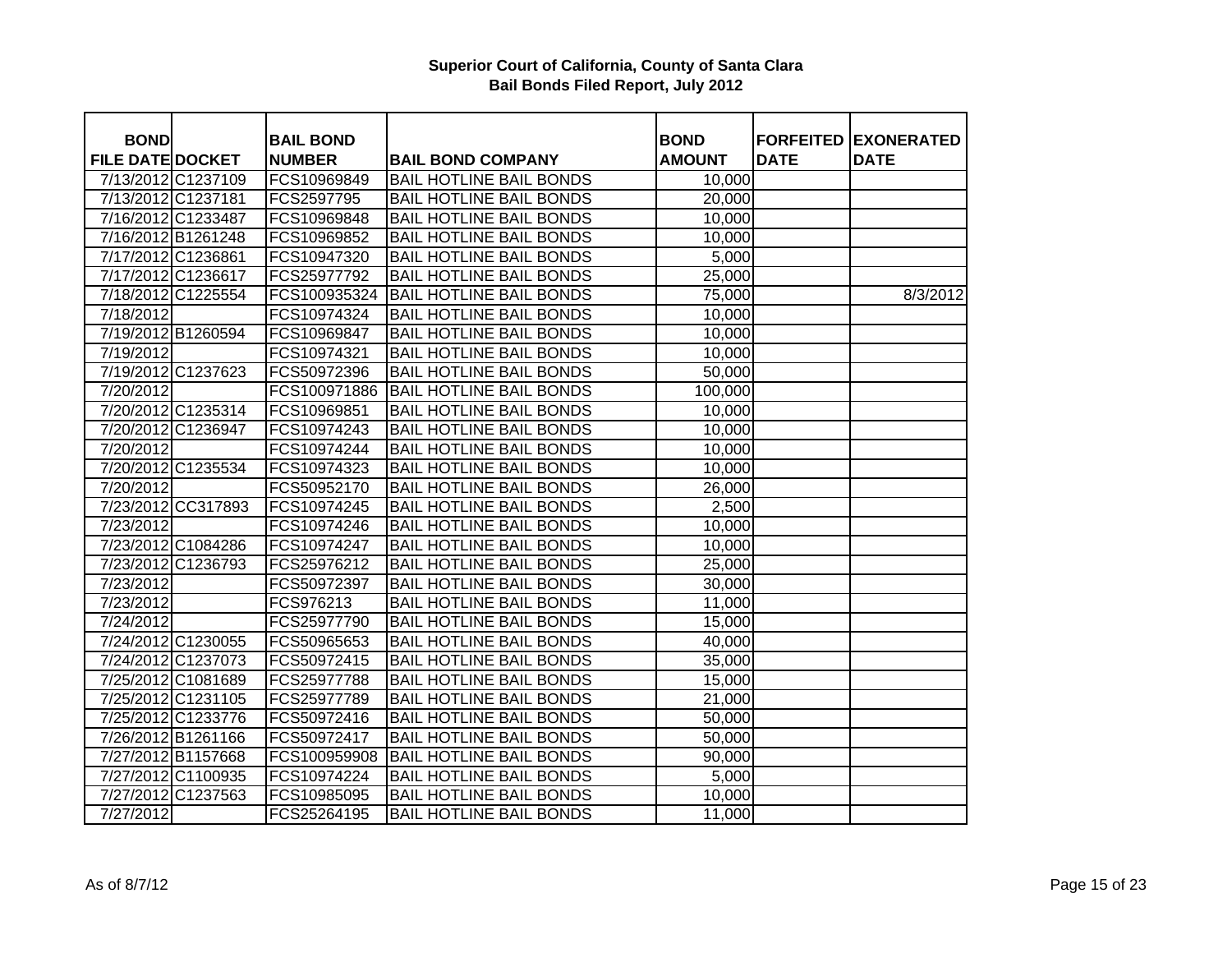| <b>BOND</b>             |                    | <b>BAIL BOND</b>  |                                   | <b>BOND</b>   |             | <b>FORFEITED EXONERATED</b> |
|-------------------------|--------------------|-------------------|-----------------------------------|---------------|-------------|-----------------------------|
| <b>FILE DATE DOCKET</b> |                    | <b>NUMBER</b>     | <b>BAIL BOND COMPANY</b>          | <b>AMOUNT</b> | <b>DATE</b> | <b>DATE</b>                 |
| 7/27/2012 C1235364      |                    | FCS50959853       | <b>BAIL HOTLINE BAIL BONDS</b>    | 40,000        |             |                             |
| 7/30/2012 F1243392      |                    | FCS100972461      | <b>BAIL HOTLINE BAIL BONDS</b>    | 25,000        |             |                             |
| 7/30/2012 C1122245      |                    | FCS10965348       | <b>BAIL HOTLINE BAIL BONDS</b>    | 10,000        |             |                             |
| 7/30/2012               |                    | FCS10985098       | <b>BAIL HOTLINE BAIL BONDS</b>    | 10,000        |             |                             |
| 7/30/2012               |                    | FCS10987182       | <b>BAIL HOTLINE BAIL BONDS</b>    | 1,000         |             |                             |
| 7/30/2012               |                    | FCS25961090       | <b>BAIL HOTLINE BAIL BONDS</b>    | 15,000        |             |                             |
|                         | 7/30/2012 C1089756 | FCS25961091       | <b>BAIL HOTLINE BAIL BONDS</b>    | 25,000        |             | 8/6/2012                    |
|                         | 7/30/2012 C1227399 | FCS25967729       | <b>BAIL HOTLINE BAIL BONDS</b>    | 25,000        |             |                             |
|                         | 7/30/2012 C1237569 | FCS25970044       | <b>BAIL HOTLINE BAIL BONDS</b>    | 15,000        |             |                             |
|                         | 7/30/2012 C1238003 | FCS50980543       | <b>BAIL HOTLINE BAIL BONDS</b>    | 30,000        |             |                             |
| 7/31/2012               |                    | FCS100980636      | <b>BAIL HOTLINE BAIL BONDS</b>    | 51,000        |             |                             |
| 7/31/2012               |                    | FCS100980637      | <b>BAIL HOTLINE BAIL BONDS</b>    | 51,000        |             |                             |
| 7/31/2012 C1234895      |                    | FCS10974327       | <b>BAIL HOTLINE BAIL BONDS</b>    | 10,000        |             |                             |
| 7/31/2012 B1261395      |                    | FCS10985099       | <b>BAIL HOTLINE BAIL BONDS</b>    | 10,000        |             |                             |
| 7/31/2012               |                    | FCS25964194       | <b>BAIL HOTLINE BAIL BONDS</b>    | 11,000        |             |                             |
| 7/31/2012 F1243038      |                    | FCS25964196       | <b>BAIL HOTLINE BAIL BONDS</b>    | 20,000        |             |                             |
|                         | 7/31/2012 B1261573 | FCS25987467       | <b>BAIL HOTLINE BAIL BONDS</b>    | 15,000        |             |                             |
| 7/31/2012               |                    | FCS25987468       | <b>BAIL HOTLINE BAIL BONDS</b>    | 25,000        |             |                             |
| 7/31/2012               |                    | FCS50945662       | <b>BAIL HOTLINE BAIL BONDS</b>    | 50,000        |             |                             |
| 7/31/2012               |                    | FCS50965638       | <b>BAIL HOTLINE BAIL BONDS</b>    | 10,000        |             |                             |
|                         | 7/3/2012 C1233899  |                   | 5801140035 BODYGUARD BAIL BONDS   | 5,000         |             |                             |
|                         | 7/9/2012 B1260515  |                   | 5801227873 BODYGUARD BAIL BONDS   | 5,000         |             |                             |
|                         | 7/12/2012 C1227707 |                   | 5111919444 BODYGUARD BAIL BONDS   | 7,500         |             |                             |
| 7/20/2012               |                    |                   | 5111919431 BODYGUARD BAIL BONDS   | 10,000        |             |                             |
|                         | 7/24/2012 C1231150 |                   | 5550853628 BODYGUARD BAIL BONDS   | 30,000        |             |                             |
|                         | 7/5/2012 F1243183  | IS30K130015       | <b>BUFFY SPARACINO BAIL BONDS</b> | 30,000        |             |                             |
|                         | 7/16/2012 C1236568 | IS50K76922        | <b>BUFFY SPARACINO BAIL BONDS</b> | 50,000        |             |                             |
|                         | 7/16/2012 C1235019 | IS50K77765        | <b>BUFFY SPARACINO BAIL BONDS</b> | 30,000        |             |                             |
|                         | 7/17/2012 B1259818 | <b>IS50K77766</b> | <b>BUFFY SPARACINO BAIL BONDS</b> | 10,000        |             |                             |
|                         | 7/20/2012 C1235740 | IS30K131407       | <b>BUFFY SPARACINO BAIL BONDS</b> | 25,000        |             |                             |
|                         | 7/20/2012 C1232503 | AS25207170        | DIAZ BROS BAIL BONDS              | 20,000        |             |                             |
| 7/17/2012               |                    | 2012BB021699      | <b>DISCREET BAIL BONDS</b>        | 10,000        |             |                             |
| 7/24/2012               |                    | 2012CC016315      | <b>DISCREET BAIL BONDS</b>        | 25,000        |             |                             |
| 7/25/2012               |                    | 2012AA057403      | <b>DISCREET BAIL BONDS</b>        | 5,000         |             |                             |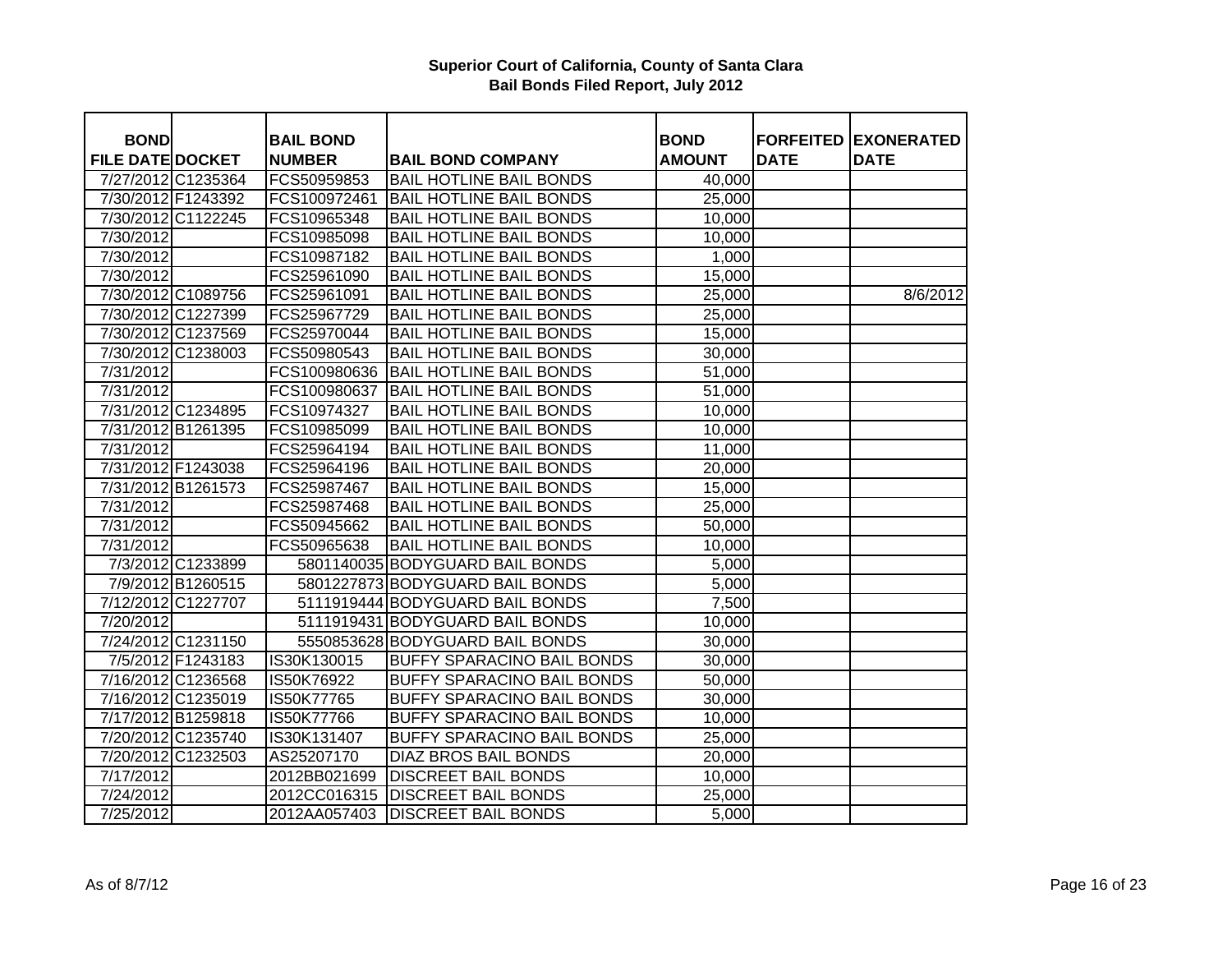| <b>BOND</b>             |                    |                                   |                                      |                              |             | <b>FORFEITED EXONERATED</b> |
|-------------------------|--------------------|-----------------------------------|--------------------------------------|------------------------------|-------------|-----------------------------|
| <b>FILE DATE DOCKET</b> |                    | <b>BAIL BOND</b><br><b>NUMBER</b> | <b>BAIL BOND COMPANY</b>             | <b>BOND</b><br><b>AMOUNT</b> | <b>DATE</b> | <b>DATE</b>                 |
| 7/30/2012               |                    | 2012CC006388                      | <b>DISCREET BAIL BONDS</b>           | 10,000                       |             |                             |
|                         | 7/3/2012 F1243246  |                                   | 2012CC014168 ED MUMBERT BAIL BONDS   | 20,000                       |             |                             |
|                         | 7/6/2012 F1243150  | 2012AA081944                      | <b>ED MUMBERT BAIL BONDS</b>         | 5,000                        |             |                             |
|                         | 7/6/2012 B1261213  | 2012CC011061                      | ED MUMBERT BAIL BONDS                | 25,000                       |             |                             |
|                         | 7/10/2012 C1102820 | 2012BB016101                      | ED MUMBERT BAIL BONDS                | 10,000                       |             |                             |
| 7/17/2012               |                    | 2012BB020824                      | ED MUMBERT BAIL BONDS                | 10,000                       |             |                             |
| 7/24/2012               |                    | 2012BB020822                      | ED MUMBERT BAIL BONDS                | 10,000                       |             |                             |
| 7/30/2012               |                    | 2012DD003684                      | ED MUMBERT BAIL BONDS                | 25,000                       |             |                             |
| 7/31/2012               |                    | 2012DD008241                      | ED MUMBERT BAIL BONDS                | 25,000                       |             |                             |
| 7/31/2012               |                    | 2012DD009090                      | <b>ED MUMBERT BAIL BONDS</b>         | 25,000                       |             |                             |
|                         | 7/6/2012 C1234805  | S5001907616                       | EDUARDO GUILARTE BAIL BOND           | 5,000                        |             |                             |
|                         | 7/9/2012 F1241683  |                                   | 5550763556 EIGHT BALL BAIL BONDS     | 6,000                        |             |                             |
| 7/13/2012 F1138470      |                    |                                   | 5271398334 EIGHT BALL BAIL BONDS     | 25,000                       |             | 7/18/2012                   |
| 7/20/2012 F1137066      |                    |                                   | 5111935578 EIGHT BALL BAIL BONDS     | 7,000                        |             |                             |
| 7/31/2012 F1242337      |                    |                                   | 5271501116 EIGHT BALL BAIL BONDS     | 10,000                       |             |                             |
|                         | 7/16/2012 CC964083 | A302131113                        | <b>GOLETA FAST RESPONSE BAIL BOI</b> | 20,000                       |             |                             |
|                         | 7/3/2012 F1242524  | U1020389687                       | JOSE A. GONZALEZ BAIL BONDS          | 10,000                       |             |                             |
|                         | 7/2/2012 C1226654  |                                   | 5111878185 KAREN'S BAIL BONDS        | 5,000                        |             |                             |
| $\frac{1}{7}{17}/2012$  |                    | S1001784012                       | <b>LATINO BAIL BONDS</b>             | 11,000                       |             |                             |
|                         | 7/23/2012 C1237739 | S2501812240                       | <b>LATINO BAIL BONDS</b>             | 25,000                       |             |                             |
| 7/24/2012 C1235881      |                    | S0501787846                       | <b>LATINO BAIL BONDS</b>             | 5,000                        |             |                             |
| 7/27/2012               |                    |                                   | 52501812243 LATINO BAIL BONDS        | 25,000                       |             |                             |
| 7/31/2012 B1261139      |                    | S1001784013                       | <b>LATINO BAIL BONDS</b>             | 10,000                       |             |                             |
|                         | 7/31/2012 B1261108 | S2501812241                       | <b>LATINO BAIL BONDS</b>             | 20,000                       |             |                             |
| 7/2/2012                |                    |                                   | 5105266190 LE BAIL BONDS             | 100,000                      |             | 7/27/2012                   |
| 7/2/2012                |                    |                                   | 5105274771 LE BAIL BONDS             | 100,000                      |             | 7/27/2012                   |
|                         | 7/2/2012 C1237318  | AS30K60381                        | LE BAIL BONDS                        | 25,000                       |             |                             |
| 7/3/2012                |                    |                                   | 5271444062 LE BAIL BONDS             | 20,000                       |             | 7/30/2012                   |
| 7/5/2012                |                    | AS15K138730                       | LE BAIL BONDS                        | 5,000                        |             |                             |
|                         | 7/6/2012 C1235585  |                                   | 5105271527 LE BAIL BONDS             | 100,000                      |             |                             |
|                         | 7/10/2012 C1238143 | AS15K138721                       | LE BAIL BONDS                        | 10,000                       |             |                             |
| 7/16/2012 C1234205      |                    |                                   | 5105271514 LE BAIL BONDS             | 100,000                      |             |                             |
| 7/16/2012               |                    |                                   | 5271444059 LE BAIL BONDS             | 25,000                       |             |                             |
|                         | 7/20/2012 C1233140 |                                   | 5105281863 LE BAIL BONDS             | 75,000                       |             |                             |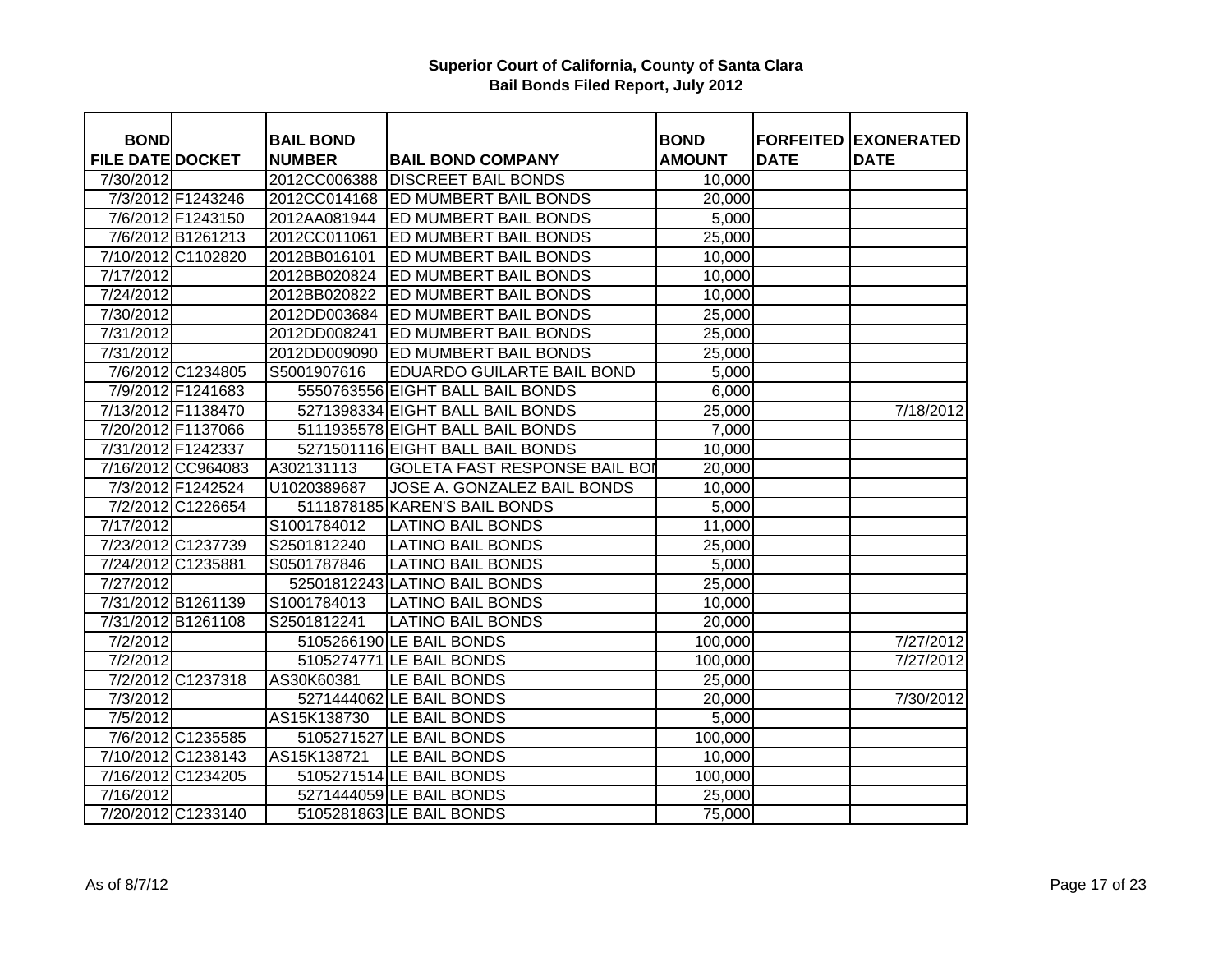| <b>BOND</b>             |                    | <b>BAIL BOND</b> |                               | <b>BOND</b>   |             | <b>FORFEITED EXONERATED</b> |
|-------------------------|--------------------|------------------|-------------------------------|---------------|-------------|-----------------------------|
| <b>FILE DATE DOCKET</b> |                    | <b>NUMBER</b>    | <b>BAIL BOND COMPANY</b>      | <b>AMOUNT</b> | <b>DATE</b> | <b>DATE</b>                 |
|                         | 7/23/2012 C1237921 |                  | 5271499570 LE BAIL BONDS      | 15,000        |             |                             |
|                         | 7/23/2012 CC941968 |                  | 5550860020 LE BAIL BONDS      | 50,000        |             |                             |
|                         | 7/24/2012 C1235091 |                  | 5111933516 LE BAIL BONDS      | 2,000         |             |                             |
|                         | 7/24/2012 C1120222 | AS15K138731      | LE BAIL BONDS                 | 10,000        |             |                             |
|                         | 7/25/2012 C1237720 |                  | 5550859972 LE BAIL BONDS      | 50,000        |             |                             |
| 7/27/2012               |                    |                  | 5550810760 LE BAIL BONDS      | 30,000        |             |                             |
| 7/30/2012               |                    |                  | 5111905379 LE BAIL BONDS      | 10,000        |             |                             |
|                         | 7/31/2012 C1073728 |                  | 5111905366 LE BAIL BONDS      | 10,000        |             |                             |
| 7/2/2012                |                    |                  | LX25010008007 LUNA BAIL BONDS | 150,000       |             |                             |
| 7/2/2012                |                    | LX3010008661     | <b>LUNA BAIL BONDS</b>        | 25,000        |             | 7/30/2012                   |
|                         | 7/2/2012 C1236317  | LX3010009456     | <b>LUNA BAIL BONDS</b>        | 16,000        |             |                             |
|                         | 7/2/2012 C1237729  | LX3010009893     | <b>LUNA BAIL BONDS</b>        | 25,000        |             |                             |
| 7/2/2012                |                    | LX5010010356     | <b>LUNA BAIL BONDS</b>        | 30,000        |             | 7/30/2012                   |
|                         | 7/2/2012 C1237003  | LX5010010360     | <b>LUNA BAIL BONDS</b>        | 40,000        |             |                             |
|                         | 7/5/2012 C1231411  | LX1510009882     | <b>LUNA BAIL BONDS</b>        | 10,000        |             |                             |
|                         | 7/5/2012 C1225968  | LX1510010346     | <b>LUNA BAIL BONDS</b>        | 10,000        |             |                             |
|                         | 7/6/2012 C1236521  | LX3010005614     | <b>LUNA BAIL BONDS</b>        | 25,000        |             |                             |
|                         | 7/6/2012 B1260955  | LX3010009026     | <b>LUNA BAIL BONDS</b>        | 25,000        |             |                             |
| 7/6/2012                |                    | LX5010008667     | <b>LUNA BAIL BONDS</b>        | 25,000        |             |                             |
|                         | 7/6/2012 C1223487  | LX5010010359     | <b>LUNA BAIL BONDS</b>        | 40,000        |             |                             |
|                         | 7/6/2012 B1157242  | LX710008211      | <b>LUNA BAIL BONDS</b>        | 2,000         |             |                             |
| 7/6/2012                |                    | LX710010338      | <b>LUNA BAIL BONDS</b>        | 250           |             |                             |
| 7/9/2012                |                    | LX1510011859     | <b>LUNA BAIL BONDS</b>        | 10,000        |             | 7/23/2012                   |
| 7/9/2012                |                    | LX3010010347     | <b>LUNA BAIL BONDS</b>        | 25,000        |             | 8/2/2012                    |
|                         | 7/9/2012 C1236162  | LX3010010349     | <b>LUNA BAIL BONDS</b>        | 20,000        |             |                             |
| 7/9/2012                |                    | LX3010011888     | <b>LUNA BAIL BONDS</b>        | 25,000        |             | 8/2/2012                    |
| 7/9/2012                |                    | LX5010009236     | <b>LUNA BAIL BONDS</b>        | 40,000        |             |                             |
|                         | 7/9/2012 C1225211  | LX5010010357     | <b>LUNA BAIL BONDS</b>        | 50,000        |             |                             |
|                         | 7/9/2012 B1260072  | LX710009878      | <b>LUNA BAIL BONDS</b>        | 5,000         |             |                             |
| 7/9/2012                |                    | LX710011853      | <b>LUNA BAIL BONDS</b>        | 5,000         |             |                             |
|                         | 7/11/2012 F1243237 | LX3010010351     | <b>LUNA BAIL BONDS</b>        | 25,000        |             |                             |
| 7/12/2012               |                    | LX1510009884     | <b>LUNA BAIL BONDS</b>        | 10,000        |             |                             |
|                         | 7/12/2012 B1260099 | LX1510010345     | <b>LUNA BAIL BONDS</b>        | 10,000        |             |                             |
|                         | 7/12/2012 B1260703 | LX1510011860     | <b>LUNA BAIL BONDS</b>        | 15,000        |             | 7/16/2012                   |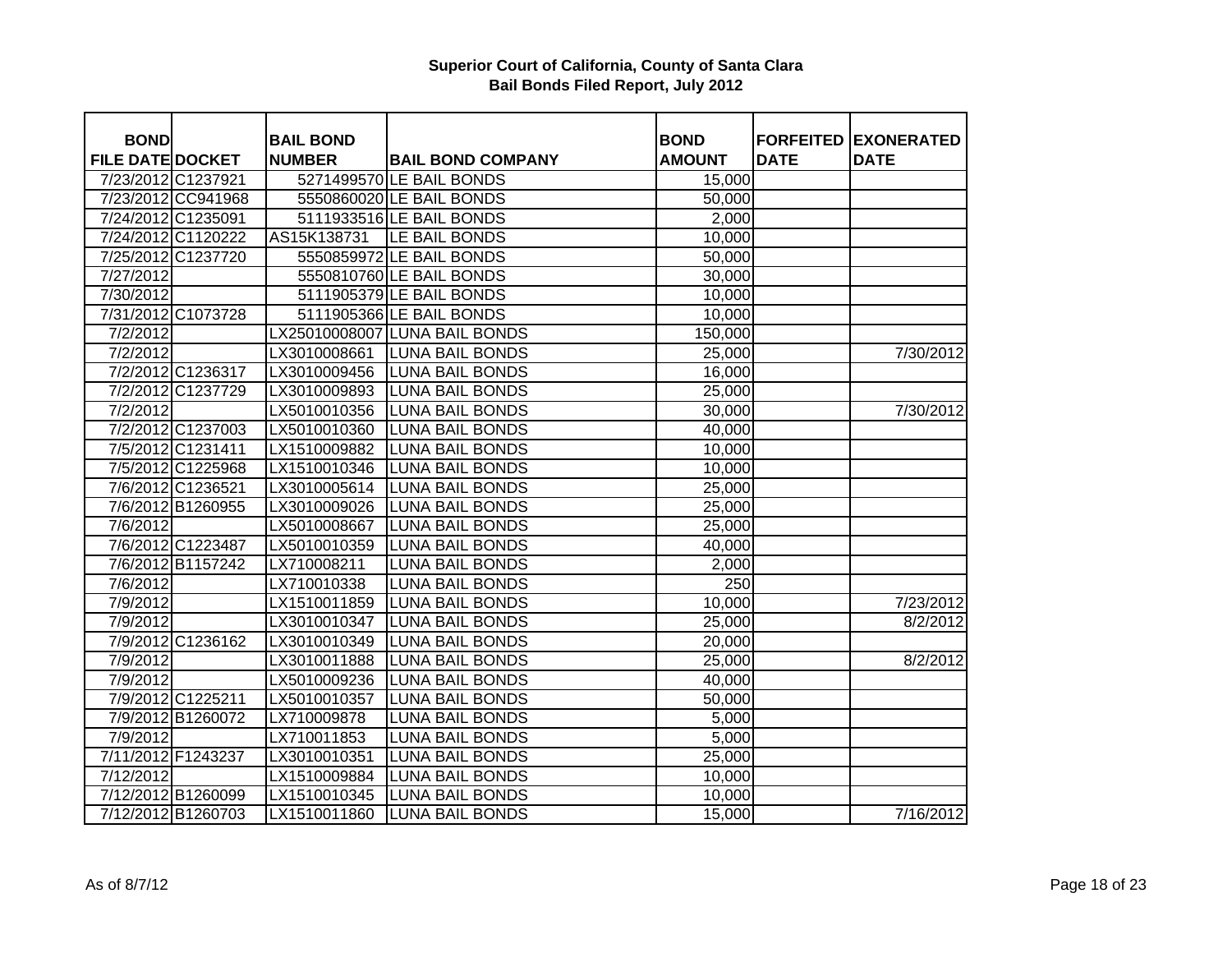| <b>BOND</b>             |                    | <b>BAIL BOND</b> |                               | <b>BOND</b>   |             | <b>FORFEITED EXONERATED</b> |
|-------------------------|--------------------|------------------|-------------------------------|---------------|-------------|-----------------------------|
| <b>FILE DATE DOCKET</b> |                    | <b>NUMBER</b>    | <b>BAIL BOND COMPANY</b>      | <b>AMOUNT</b> | <b>DATE</b> | <b>DATE</b>                 |
| 7/12/2012               |                    | LX1510011863     | <b>LUNA BAIL BONDS</b>        | 10,000        |             |                             |
|                         | 7/12/2012 C1236573 |                  | LX25010008237 LUNA BAIL BONDS | 250,000       |             |                             |
|                         | 7/12/2012 C1234608 | LX3010010352     | <b>ILUNA BAIL BONDS</b>       | 25,000        |             |                             |
| 7/13/2012               |                    | LX1510011864     | <b>LUNA BAIL BONDS</b>        | 10,000        |             |                             |
| 7/13/2012               |                    | LX1510012167     | <b>LUNA BAIL BONDS</b>        | 10,000        |             |                             |
| 7/13/2012               |                    | LX3010010353     | <b>LUNA BAIL BONDS</b>        | 25,000        |             |                             |
| 7/16/2012               |                    | LX1510011858     | <b>LUNA BAIL BONDS</b>        | 10,000        |             |                             |
|                         | 7/16/2012 C1235942 |                  | LX25010008239 LUNA BAIL BONDS | 150,000       |             |                             |
| 7/16/2012               |                    | LX3010009892     | <b>LUNA BAIL BONDS</b>        | 25,000        |             |                             |
|                         | 7/16/2012 C1238153 | LX3010011887     | <b>LUNA BAIL BONDS</b>        | 25,000        |             |                             |
| 7/16/2012               |                    | LX3010011900     | <b>LUNA BAIL BONDS</b>        | 26,000        |             |                             |
|                         | 7/16/2012 B1259023 | LX5010012174     | <b>LUNA BAIL BONDS</b>        | 25,000        |             |                             |
| 7/17/2012               |                    | LX1510009888     | <b>LUNA BAIL BONDS</b>        | 15,000        |             |                             |
| 7/17/2012               |                    | LX1510011861     | <b>LUNA BAIL BONDS</b>        | 10,000        |             |                             |
|                         | 7/17/2012 C1237726 | LX3010012169     | <b>LUNA BAIL BONDS</b>        | 25,000        |             |                             |
|                         | 7/18/2012 C1234891 | LX1510005573     | <b>LUNA BAIL BONDS</b>        | 10,000        |             |                             |
|                         | 7/18/2012 CC781097 | LX3010010350     | <b>LUNA BAIL BONDS</b>        | 6,000         |             |                             |
|                         | 7/19/2012 B1261192 | LX1510011875     | <b>LUNA BAIL BONDS</b>        | 15,000        |             |                             |
| 7/19/2012               |                    | LX3010011878     | <b>LUNA BAIL BONDS</b>        | 25,000        |             |                             |
| 7/20/2012               |                    |                  | LX10010006886 LUNA BAIL BONDS | 100,000       |             |                             |
| 7/20/2012               |                    | LX5010011897     | <b>LUNA BAIL BONDS</b>        | 50,000        |             |                             |
| 7/20/2012               |                    |                  | LX5010012245 LUNA BAIL BONDS  | 25,000        |             |                             |
| 7/20/2012               |                    | LX5010012249     | <b>LUNA BAIL BONDS</b>        | 25,000        |             |                             |
| 7/23/2012               |                    | LX1510012496     | <b>LUNA BAIL BONDS</b>        | 11,000        |             |                             |
| 7/23/2012               |                    | LX1510012501     | <b>LUNA BAIL BONDS</b>        | 5,000         |             |                             |
| 7/23/2012               |                    | LX3010011884     | <b>LUNA BAIL BONDS</b>        | 25,000        |             |                             |
|                         | 7/23/2012 C1108851 | LX5010010355     | <b>LUNA BAIL BONDS</b>        | 40,000        |             |                             |
|                         | 7/23/2012 C1238242 | LX5010011896     | <b>LUNA BAIL BONDS</b>        | 35,000        |             |                             |
| 7/24/2012               |                    | LX1510011865     | <b>LUNA BAIL BONDS</b>        | 10,000        |             |                             |
|                         | 7/24/2012 B1260912 | LX1510011873     | <b>LUNA BAIL BONDS</b>        | 15,000        |             |                             |
| 7/24/2012               |                    |                  | LX25010009900 LUNA BAIL BONDS | 150,000       |             |                             |
| 7/24/2012               |                    | LX3010011886     | <b>LUNA BAIL BONDS</b>        | 20,000        |             |                             |
| 7/24/2012               |                    | LX3010012508     | <b>LUNA BAIL BONDS</b>        | 30,000        |             |                             |
|                         | 7/24/2012 C1238225 | LX5010012248     | <b>LUNA BAIL BONDS</b>        | 50,000        |             |                             |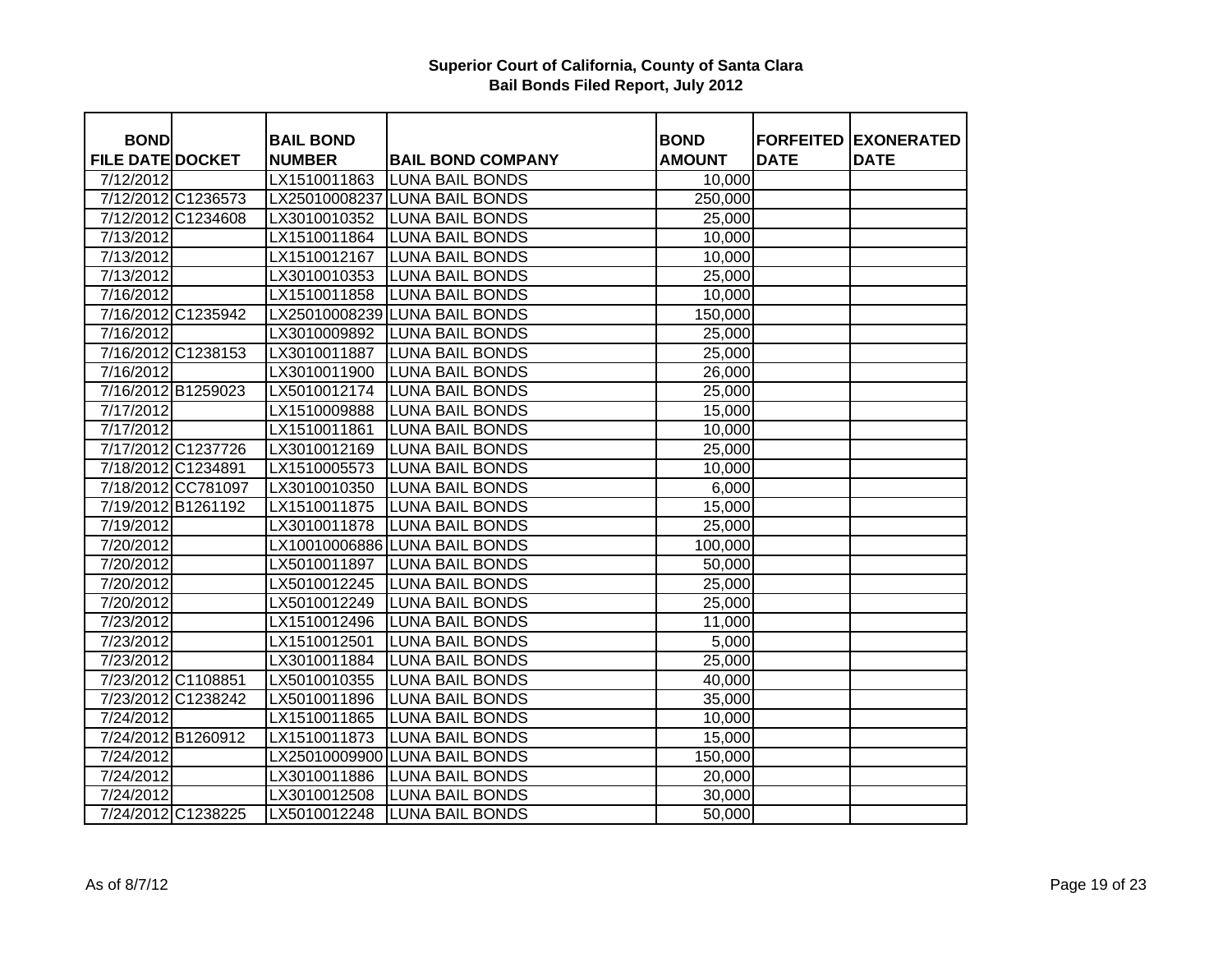| <b>BOND</b>             |                    | <b>BAIL BOND</b> |                                         | <b>BOND</b>        |             | <b>FORFEITED EXONERATED</b> |
|-------------------------|--------------------|------------------|-----------------------------------------|--------------------|-------------|-----------------------------|
| <b>FILE DATE DOCKET</b> |                    | <b>NUMBER</b>    | <b>BAIL BOND COMPANY</b>                | <b>AMOUNT</b>      | <b>DATE</b> | <b>DATE</b>                 |
|                         | 7/24/2012 B1048061 | LX710006262      | <b>LUNA BAIL BONDS</b>                  | 5,000              |             |                             |
| 7/24/2012               |                    | LX710012165      | <b>LUNA BAIL BONDS</b>                  | $\overline{5,000}$ |             |                             |
| 7/25/2012               |                    |                  | LX10010009899 LUNA BAIL BONDS           | 100,000            |             |                             |
|                         | 7/26/2012 C1101402 | LX1510011862     | <b>LUNA BAIL BONDS</b>                  | 5,000              |             |                             |
|                         | 7/26/2012 F1242944 |                  | LX25010012176 LUNA BAIL BONDS           | 110,000            |             |                             |
| 7/26/2012               |                    | LX3010011877     | <b>LUNA BAIL BONDS</b>                  | 25,000             |             |                             |
|                         | 7/26/2012 C1119638 | LX3010011883     | <b>LUNA BAIL BONDS</b>                  | 25,000             |             |                             |
| 7/26/2012               |                    | LX5010011894     | <b>LUNA BAIL BONDS</b>                  | 50,000             |             |                             |
| 7/26/2012               |                    | LX710011856      | <b>LUNA BAIL BONDS</b>                  | 1,000              |             |                             |
| 7/27/2012               |                    | LX1510012500     | <b>LUNA BAIL BONDS</b>                  | 10,000             |             |                             |
|                         | 7/27/2012 C1237634 |                  | LX25010012511 LUNA BAIL BONDS           | 125,000            |             |                             |
| 7/30/2012               |                    | LX1510011867     | <b>LUNA BAIL BONDS</b>                  | 10,000             |             |                             |
| 7/30/2012               |                    | LX1510011869     | <b>LUNA BAIL BONDS</b>                  | 15,000             |             |                             |
| 7/30/2012               |                    | LX1510011870     | <b>LUNA BAIL BONDS</b>                  | 10,000             |             |                             |
| 7/30/2012               |                    | LX1510011874     | <b>LUNA BAIL BONDS</b>                  | 15,000             |             |                             |
| 7/30/2012               |                    | LX3010010348     | <b>LUNA BAIL BONDS</b>                  | 25,000             |             |                             |
| 7/30/2012               |                    | LX3010011879     | <b>LUNA BAIL BONDS</b>                  | 25,000             |             |                             |
| 7/30/2012               |                    | LX3010011880     | <b>LUNA BAIL BONDS</b>                  | 25,000             |             |                             |
| 7/30/2012               |                    | LX3010011881     | <b>LUNA BAIL BONDS</b>                  | 20,000             |             |                             |
|                         | 7/30/2012 C1228492 | LX3010011882     | <b>LUNA BAIL BONDS</b>                  | 25,000             |             |                             |
| 7/30/2012               |                    | LX3010012244     | <b>LUNA BAIL BONDS</b>                  | 25,000             |             |                             |
| 7/30/2012               |                    | LX5010005650     | <b>LUNA BAIL BONDS</b>                  | 50,000             |             |                             |
| 7/30/2012               |                    | LX5010011889     | <b>LUNA BAIL BONDS</b>                  | 50,000             |             |                             |
|                         | 7/30/2012 C1071880 | LX710011855      | <b>LUNA BAIL BONDS</b>                  | 7,000              |             |                             |
|                         | 7/30/2012 C1120332 | LX710012163      | <b>LUNA BAIL BONDS</b>                  | 7,500              |             |                             |
|                         | 7/31/2012 F1241613 | LX1510011868     | <b>LUNA BAIL BONDS</b>                  | 7,500              |             |                             |
|                         | 7/31/2012 C1114986 | LX3010012241     | <b>LUNA BAIL BONDS</b>                  | 26,000             |             |                             |
|                         | 7/31/2012 C1093119 | LX710012491      | <b>LUNA BAIL BONDS</b>                  | 5,050              |             |                             |
| 7/31/2012               |                    | LX7510008235     | <b>LUNA BAIL BONDS</b>                  | 40,000             |             |                             |
|                         | 7/24/2012 B1261638 | IS50K78660       | METRO ONE, INC                          | 50,000             |             |                             |
|                         | 7/27/2012 C1235739 | IS100K34374      | METRO ONE, INC                          | 20,000             |             |                             |
|                         | 7/30/2012 C1091892 | IS50K78647       | METRO ONE, INC                          | 5,000              |             |                             |
|                         | 7/5/2012 C1236303  | LX1510011978     | <b>OUT NOW BAIL BONDS</b>               | 10,000             |             |                             |
|                         | 7/2/2012 C1225659  |                  | 2012DD010568   PACIFIC COAST BAIL BONDS | 50,000             |             |                             |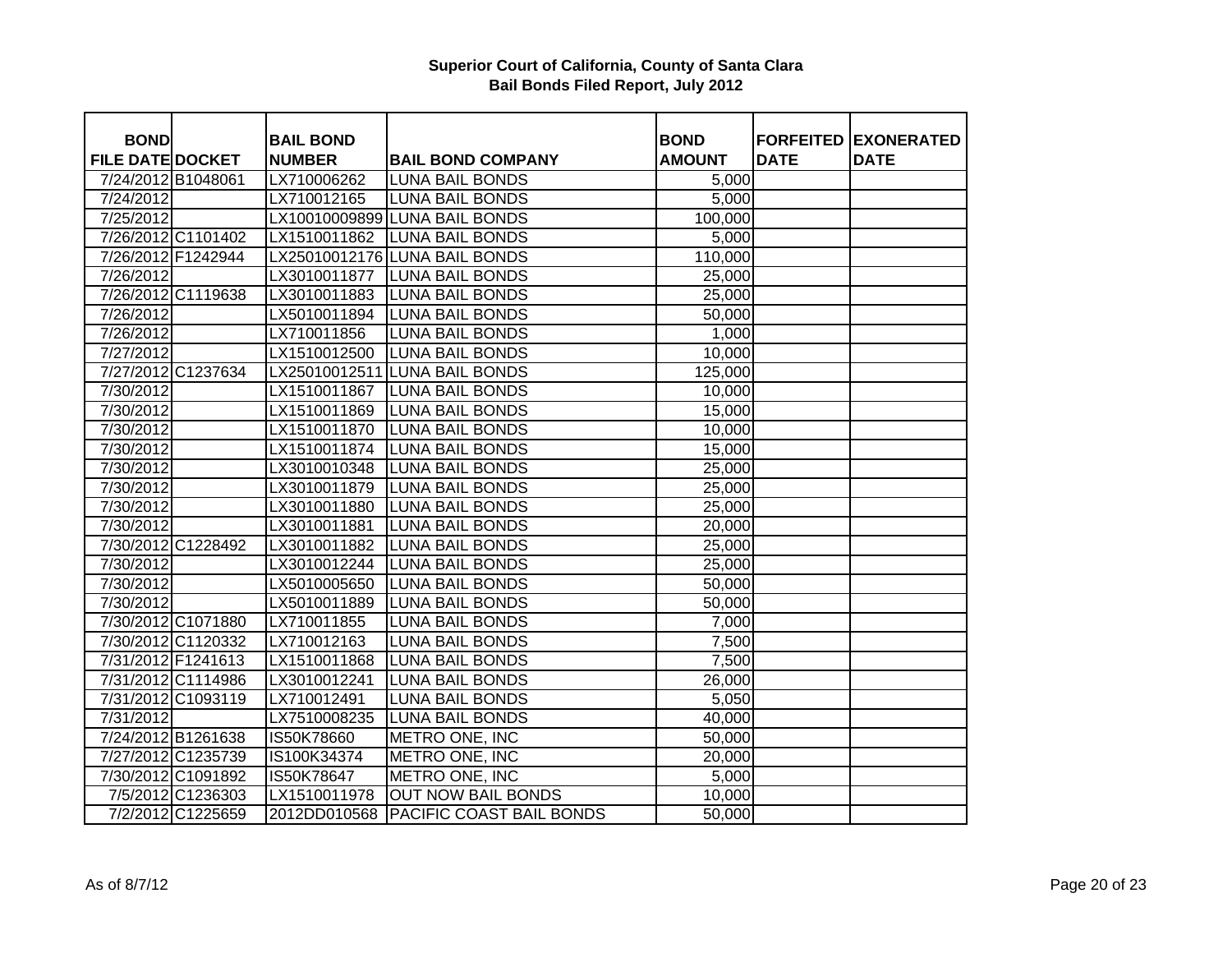| <b>BOND</b>             |                    | <b>BAIL BOND</b> |                                       | <b>BOND</b>   |             | <b>FORFEITED EXONERATED</b> |
|-------------------------|--------------------|------------------|---------------------------------------|---------------|-------------|-----------------------------|
| <b>FILE DATE DOCKET</b> |                    | <b>NUMBER</b>    | <b>BAIL BOND COMPANY</b>              | <b>AMOUNT</b> | <b>DATE</b> | <b>DATE</b>                 |
|                         | 7/3/2012 F1243019  |                  | 2012DD010439 PACIFIC COAST BAIL BONDS | 10,000        |             |                             |
| 7/6/2012                |                    |                  | 2012CC016019 PACIFIC COAST BAIL BONDS | 10,000        |             |                             |
|                         | 7/9/2012 F1242950  | 2012CC016018     | <b>PACIFIC COAST BAIL BONDS</b>       | 10,000        |             |                             |
|                         | 7/9/2012 C1237923  | 2012DD010567     | PACIFIC COAST BAIL BONDS              | 10,000        |             |                             |
| 7/11/2012 C1230102      |                    | 2012DD010440     | PACIFIC COAST BAIL BONDS              | 10,000        |             | 8/3/2012                    |
|                         | 7/11/2012 C1232840 | 2012EE005146     | PACIFIC COAST BAIL BONDS              | 25,000        | 7/24/2012   |                             |
| 7/12/2012 C1106458      |                    | 2012AA083435     | PACIFIC COAST BAIL BONDS              | 5,000         |             |                             |
| 7/13/2012               |                    | 2012CC016363     | PACIFIC COAST BAIL BONDS              | 25,000        |             |                             |
| 7/16/2012               |                    | 2012CC016362     | PACIFIC COAST BAIL BONDS              | 25,000        |             |                             |
| 7/17/2012 B1260687      |                    | 2012BB023260     | PACIFIC COAST BAIL BONDS              | 5,000         |             |                             |
| 7/17/2012 F1242953      |                    | 2012BB024370     | PACIFIC COAST BAIL BONDS              | 10,000        |             |                             |
| 7/18/2012               |                    | 2012AA083433     | PACIFIC COAST BAIL BONDS              | 5,000         |             |                             |
|                         | 7/23/2012 C1235194 | 2012AA094514     | PACIFIC COAST BAIL BONDS              | 4,000         |             |                             |
| 7/23/2012 F1242081      |                    | 2012CC016017     | PACIFIC COAST BAIL BONDS              | 7,500         |             | 7/26/2012                   |
| 7/23/2012               |                    | 2012DD010690     | PACIFIC COAST BAIL BONDS              | 50,000        |             |                             |
| 7/24/2012 C1232916      |                    | 2012EE005218     | PACIFIC COAST BAIL BONDS              | 50,000        |             |                             |
|                         | 7/26/2012 C1235872 | 2012CC016010     | <b>PACIFIC COAST BAIL BONDS</b>       | 20,000        |             |                             |
| 7/26/2012 F1243111      |                    | 2012DD010729     | <b>PACIFIC COAST BAIL BONDS</b>       | 10,000        |             |                             |
| 7/26/2012 FF928670      |                    | 2012DD010730     | <b>PACIFIC COAST BAIL BONDS</b>       | 20,000        |             |                             |
| 7/26/2012 FF825492      |                    | 2012EE004515     | <b>PACIFIC COAST BAIL BONDS</b>       | 20,000        |             |                             |
|                         | 7/27/2012 C1228134 | 2012FF000679     | <b>PACIFIC COAST BAIL BONDS</b>       | 10,000        |             |                             |
| 7/30/2012               |                    | 2012AA083340     | PACIFIC COAST BAIL BONDS              | 5,000         |             |                             |
| 7/30/2012               |                    | 2012BB025190     | <b>PACIFIC COAST BAIL BONDS</b>       | 10,000        |             |                             |
| 7/31/2012               |                    | 2012DD010565     | <b>PACIFIC COAST BAIL BONDS</b>       | 40,000        |             |                             |
|                         | 7/2/2012 CC940264  | 2012CC010691     | <b>PENNY BAIL BONDS</b>               | 15,000        |             |                             |
| 7/5/2012                |                    | 2012AA083071     | <b>RAMIREZ BAIL BONDS</b>             | 5,000         |             |                             |
|                         | 7/9/2012 B1261341  | 2012BB020752     | <b>RAMIREZ BAIL BONDS</b>             | 10,000        |             |                             |
| 7/23/2012               |                    | 2012DD010080     | <b>RAMIREZ BAIL BONDS</b>             | 10,000        |             |                             |
| 7/30/2012               |                    | 2012EE004723     | <b>RAMIREZ BAIL BONDS</b>             | 25,000        |             |                             |
| 7/5/2012                |                    |                  | 5271484143 REASONABLE BAIL BONDS      | 25,000        |             | 8/1/2012                    |
| 7/30/2012               |                    |                  | 5111914085 REASONABLE BAIL BONDS      | 11,000        |             |                             |
| 7/16/2012 B1261312      |                    | S1001853056      | <b>REED MCINROY BAIL BONDS</b>        | 10,000        |             |                             |
|                         | 7/12/2012 C1234127 | IS15K221630      | <b>SMITTYS BAIL BONDS</b>             | 8,000         |             |                             |
|                         | 7/2/2012 C1235561  | 2012CC014832     | <b>TAPOUT BAIL BONDS</b>              | 25,000        |             |                             |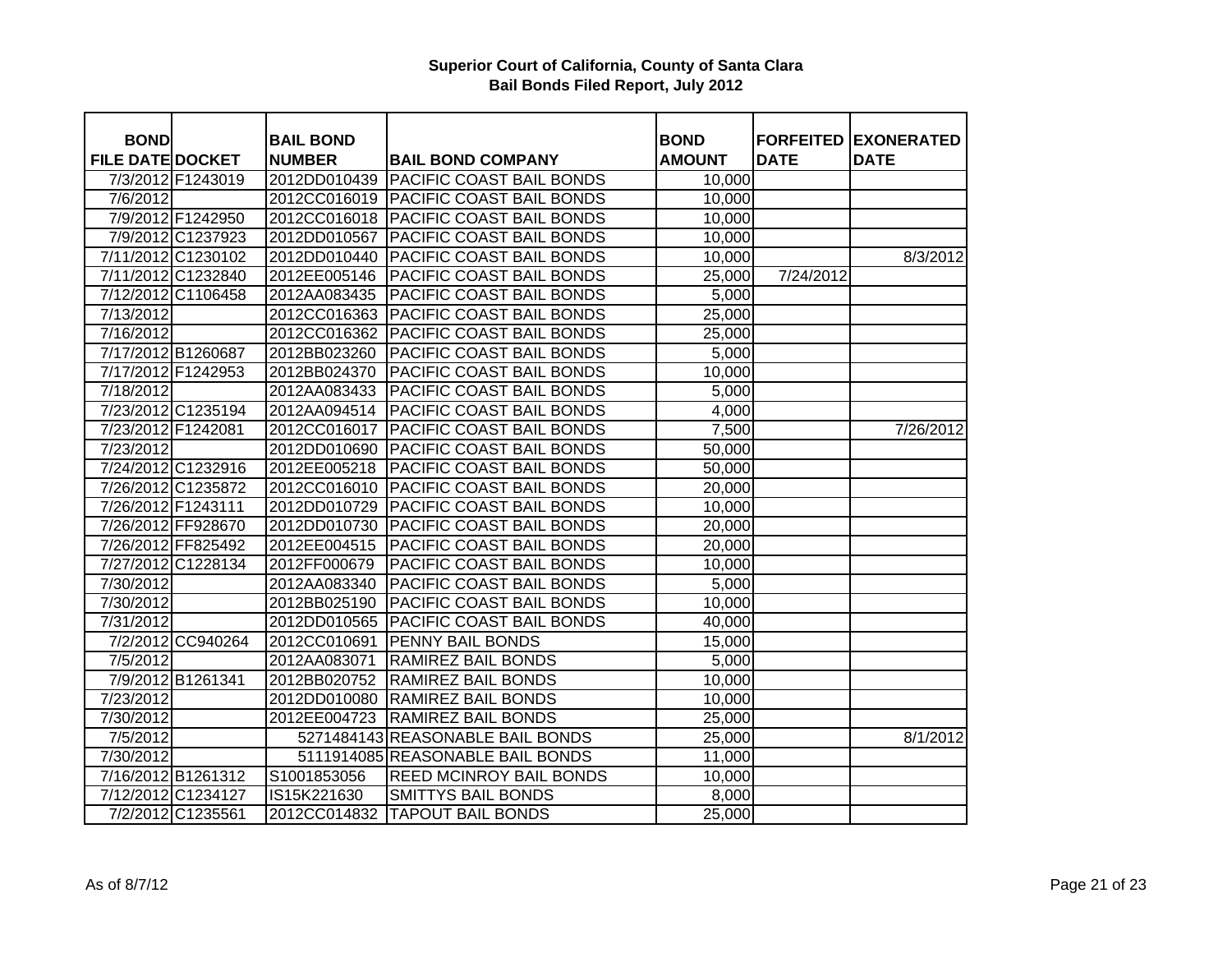| <b>BOND</b>             |                    | <b>BAIL BOND</b> |                                   | <b>BOND</b>   | <b>FORFEITED</b> | <b>EXONERATED</b> |
|-------------------------|--------------------|------------------|-----------------------------------|---------------|------------------|-------------------|
| <b>FILE DATE DOCKET</b> |                    | <b>NUMBER</b>    | <b>BAIL BOND COMPANY</b>          | <b>AMOUNT</b> | <b>DATE</b>      | <b>DATE</b>       |
| 7/2/2012                |                    | 2012EE004514     | <b>TAPOUT BAIL BONDS</b>          | 100,000       |                  | 7/26/2012         |
|                         | 7/2/2012 C1234204  | 2012EE004942     | <b>TAPOUT BAIL BONDS</b>          | 75,000        |                  |                   |
|                         | 7/5/2012 C1237621  | 2012CC014834     | <b>TAPOUT BAIL BONDS</b>          | 15,000        |                  |                   |
|                         | 7/5/2012 C1230661  | 2012EE005148     | <b>TAPOUT BAIL BONDS</b>          | 75,000        |                  |                   |
|                         | 7/6/2012 B1261679  | 2012BB021742     | <b>TAPOUT BAIL BONDS</b>          | 5,000         |                  |                   |
|                         | 7/6/2012 C1227977  | 2012BB021743     | <b>TAPOUT BAIL BONDS</b>          | 10,000        | 7/13/2012        | 7/20/2012         |
|                         | 7/6/2012 B1153844  | 2012BB021744     | <b>TAPOUT BAIL BONDS</b>          | 10,000        | 7/13/2012        |                   |
|                         | 7/6/2012 C1232767  | 2012BB021745     | <b>TAPOUT BAIL BONDS</b>          | 10,000        |                  | 7/27/2012         |
| 7/10/2012 B1261337      |                    | 2012EE005144     | <b>TAPOUT BAIL BONDS</b>          | 65,000        |                  |                   |
|                         | 7/12/2012 C1237099 | 2012BB021741     | <b>TAPOUT BAIL BONDS</b>          | 10,000        |                  |                   |
| 7/12/2012               |                    | 2012BB023344     | <b>TAPOUT BAIL BONDS</b>          | 10,000        |                  |                   |
|                         | 7/16/2012 C1228569 | 2012BB023346     | <b>TAPOUT BAIL BONDS</b>          | 5,000         |                  |                   |
|                         | 7/16/2012 C1236212 | 2012BB023347     | <b>TAPOUT BAIL BONDS</b>          | 5,000         |                  |                   |
| 7/16/2012 F1242033      |                    | 2012CC014836     | <b>TAPOUT BAIL BONDS</b>          | 20,000        |                  |                   |
| 7/16/2012               |                    | 2012DD009940     | <b>TAPOUT BAIL BONDS</b>          | 25,000        |                  |                   |
|                         | 7/17/2012 C1237725 | 2012CC016008     | <b>TAPOUT BAIL BONDS</b>          | 12,000        |                  | 7/30/2012         |
|                         | 7/19/2012 C1234375 | 2012BB021746     | <b>TAPOUT BAIL BONDS</b>          | 10,000        |                  |                   |
|                         | 7/20/2012 B1261128 | 2012BB021747     | <b>TAPOUT BAIL BONDS</b>          | 10,000        |                  |                   |
|                         | 7/20/2012 C1235249 | 2012BB023345     | <b>TAPOUT BAIL BONDS</b>          | 1,500         |                  |                   |
|                         | 7/26/2012 C1233408 | 2012BB024367     | <b>TAPOUT BAIL BONDS</b>          | 5,000         |                  |                   |
|                         | 7/10/2012 C1233187 | IS500K4239       | TEDD WALLACE BAIL BONDS           | 5,000         |                  |                   |
| 7/16/2012               |                    | IS30K125213      | TEDD WALLACE BAIL BONDS           | 25,000        |                  |                   |
| 7/16/2012               |                    | IS30K127712      | TEDD WALLACE BAIL BONDS           | 10,000        |                  |                   |
|                         | 7/9/2012 C1237757  | AS15K135768      | THANG VO BAIL BONDS               | 10,000        |                  |                   |
|                         | 7/5/2012 C1236522  | LX3010009261     | <b>VERONICA MELERO BAIL BONDS</b> | 25,000        |                  |                   |
|                         | 7/5/2012 CC815430  | LX5010005648     | <b>VERONICA MELERO BAIL BONDS</b> | 50,000        |                  | 7/6/2012          |
|                         | 7/6/2012 C1121698  | LX5010005646     | <b>VERONICA MELERO BAIL BONDS</b> | 15,000        | 7/9/2012         |                   |
| 7/9/2012                |                    | LX3010009258     | <b>VERONICA MELERO BAIL BONDS</b> | 25,000        |                  | 8/2/2012          |
|                         | 7/9/2012 C1234569  | LX7510005683     | <b>VERONICA MELERO BAIL BONDS</b> | 75,000        |                  |                   |
|                         | 7/10/2012 B1259470 | LX1510011949     | <b>VERONICA MELERO BAIL BONDS</b> | 10,000        |                  |                   |
|                         | 7/10/2012 C1234010 | LX710005537      | <b>VERONICA MELERO BAIL BONDS</b> | 5,000         |                  |                   |
|                         | 7/12/2012 F1243243 | LX3010009260     | <b>VERONICA MELERO BAIL BONDS</b> | 10,000        |                  |                   |
|                         | 7/16/2012 C1238237 | LX10010011957    | <b>VERONICA MELERO BAIL BONDS</b> | 100,000       |                  |                   |
|                         | 7/16/2012 C1237728 | LX3010010354     | <b>VERONICA MELERO BAIL BONDS</b> | 30,000        |                  |                   |